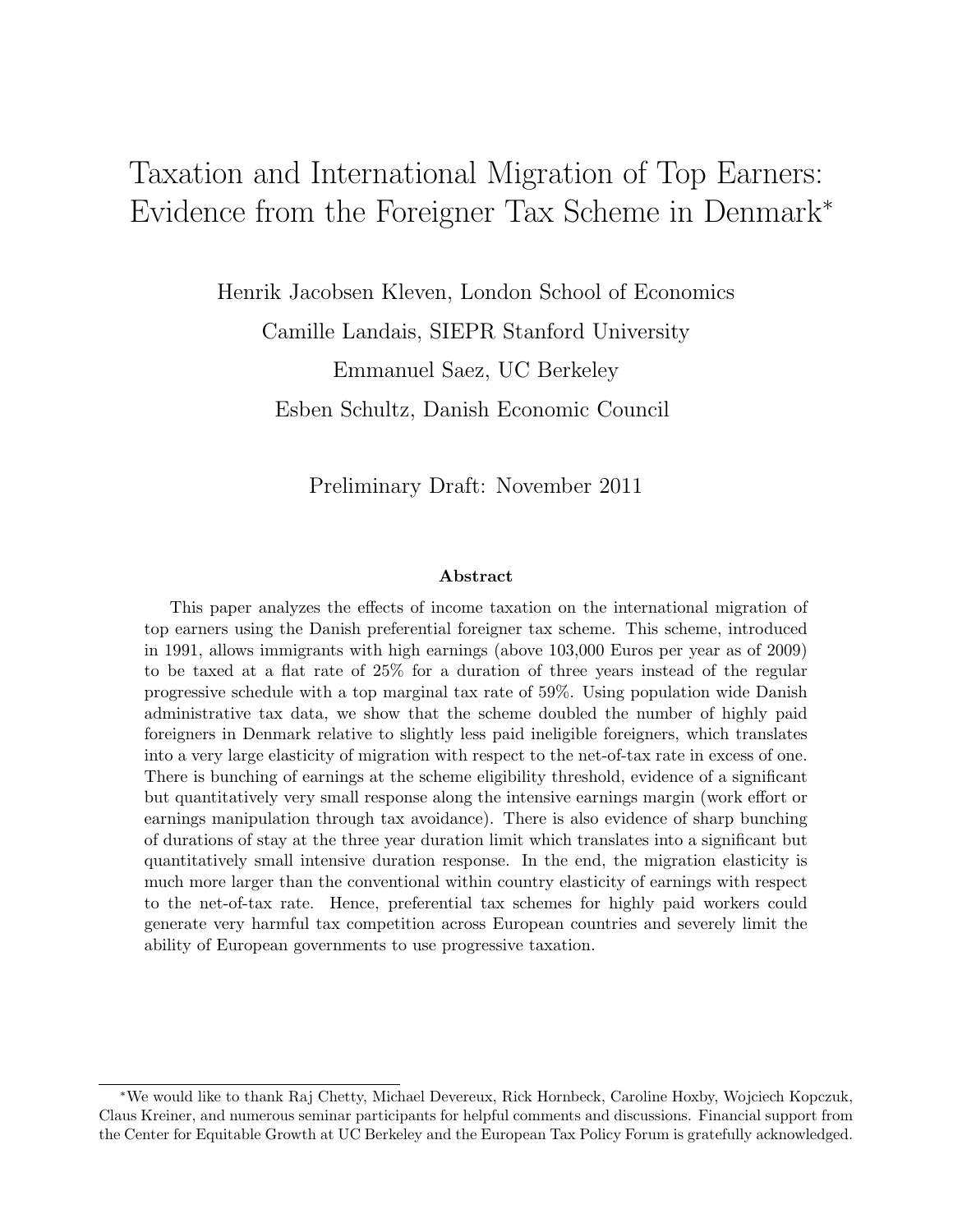# 1 Introduction

Tax-induced international mobility of talent is a controversial public policy issue, especially when tax rates differ substantially across countries and migration barriers are low as in the case of the European Union. High tax rates on highly paid workers may induce such workers to migrate to countries where the tax burden for top earners is lower. This can limit the ability of governments to raise taxes using progressive taxation by creating harmful tax competition. This issue is further exacerbated by the development of special favorable tax treatment reserved to highly skilled or highly compensated foreigners in a number of European countries.<sup>1</sup> As a result, the mobility response to tax rates looms even larger in the European policy debate on tax progressivity than traditional within-country labor supply responses.

While an enormous empirical literature has studied labor supply and taxable income responses to taxation (as surveyed by, e.g., Blundell and MaCurdy 1999 for labor supply, and Saez, Slemrod, and Giertz 2011 for taxable income), there is very little empirical work on the effect of taxation on the spatial mobility of individuals, and especially mobility among highskilled workers. A small literature has considered the mobility of people across local jurisdictions within countries, including Kirchgassner and Pommerehne (1996) and Liebig et al. (2007) on mobility across Swiss Cantons in response to Canton taxes, Feldstein and Wrobel (1998) and Bakija and Slemrod (2004) on mobility across U.S. states in response to state income and inheritance taxes, and Meyer (2000) on mobility across U.S. states in response to state welfare programs. However, empirical work on the effect of taxation on international mobility appears to be virtually non-existent<sup>2</sup> partly due to lack of micro data with citizenship information and challenges in identifying causal tax effects on migration. A recent exception is Kleven, Landais, and Saez (2010) who analyze the labor market for professional football players across 14 European Union countries and find compelling evidence of tax-induced mobility responses. However, a concern is that football players might be substantially more mobile than other highly skilled workers. In that case, the significant migration responses of Kleven, Landais, and Saez (2010)

<sup>&</sup>lt;sup>1</sup>Besides Denmark which we will analyze in this paper, Netherlands, Portugal, Spain, Switzerland also have preferential tax schemes for foreign workers that are significant.

<sup>&</sup>lt;sup>2</sup>There is a very large literature on the effects of capital taxation on multinational corporations and international capital mobility (surveyed by, e.g., Gordon and Hines 2002). There is also an enormous literature on wage differentials and international migration (surveyed by, e.g., Borjas 1999), and some work on how international migration is affected by the generosity of social insurance and social welfare programs (e.g. Borjas 1999b).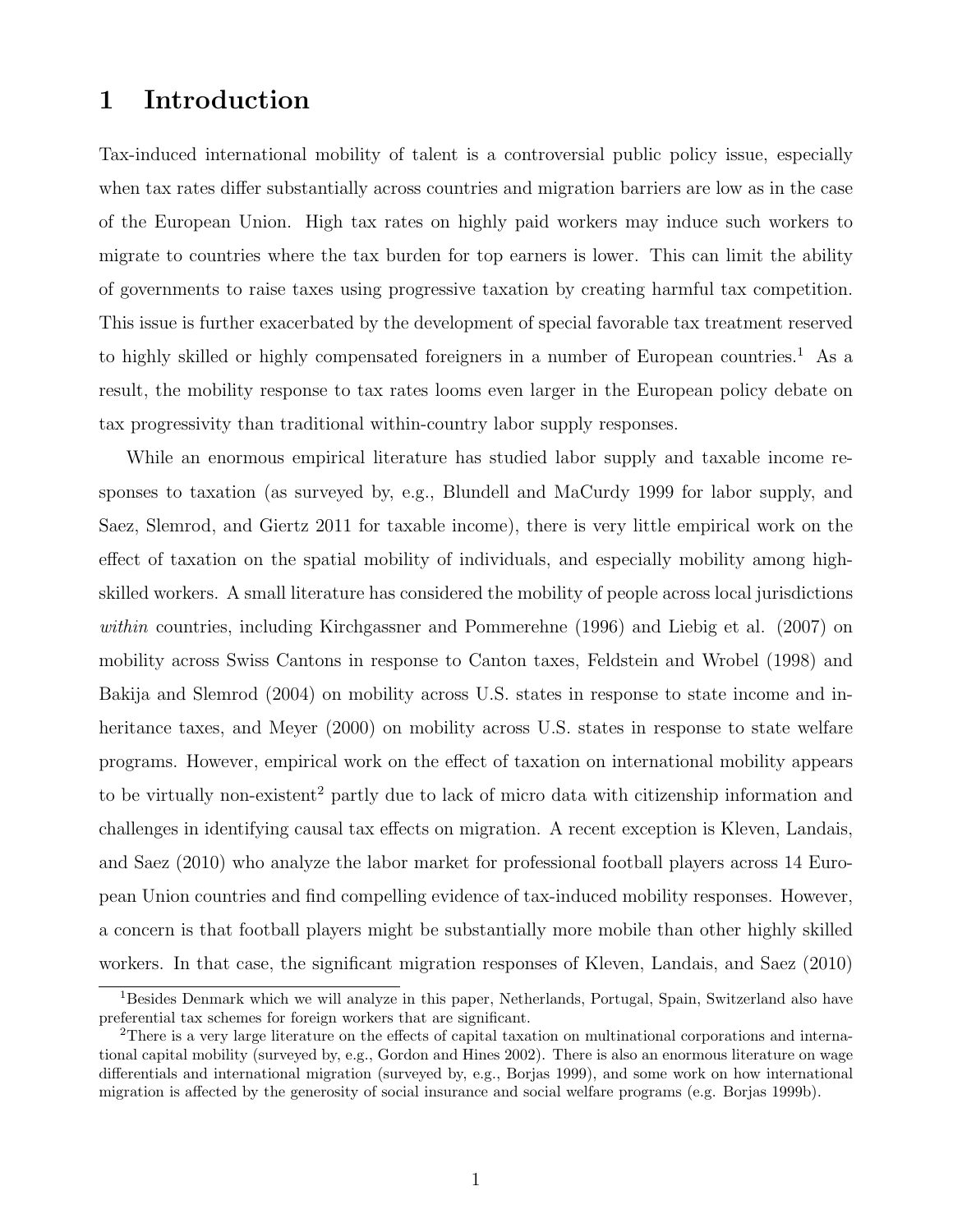would not be informative about the migration responses of high-skilled workers in general.<sup>3</sup> This paper breaks new ground on this issue by analyzing the migration effects of a special tax scheme that applies to highly compensated foreign workers in Denmark regardless of occupation or industry.

In 1992, Denmark enacted a preferential tax regime for foreign researchers and high-income foreigners in all other professions, who sign contracts for work in Denmark after June 1, 1991. Under this scheme, the income tax rate is reduced to a flat rate of 25% (30% before 1996) for a total period of up to 3 years. Except for researchers, eligibility for this tax scheme requires an annual income above a certain threshold, which was set to 511,200 Danish kroner (about 69,000 Euros) when the scheme was introduced in 1992 and indexed to average earnings growth in subsequent years. As of 2009, the earnings threshold is about 103,000 Euros corresponding roughly to the 99th percentile of the distribution of individual earnings in Denmark.<sup>4</sup> This scheme is much more generous than the regular tax system, which imposes a top marginal tax rate of 59% above a relatively modest annual income of 350,000 kroner (47,000 Euros). Absent the special tax scheme, workers with earnings above the scheme threshold would face average income tax rates around 55%, more than twice as high as the scheme rate. When the 3 years of preferential tax treatment have been used up, the taxpayer will be subject to the ordinary tax scheme imposing very high tax rates.<sup>5</sup>

This unusual piece of tax policy implies large discontinuities in tax liability depending on the contract start date (before and after June 1, 1991), duration of stay in Denmark (3-year and 7-year rules), earnings level (earnings eligibility threshold), and occupation (researchers versus other professions). Hence, the reform creates very large quasi-experimental variation along several different dimensions, and provides a very powerful way of identifying the effect of taxation on migration. It is very unusual to have large discontinuities in tax liability (as opposed to discontinuities in marginal tax rates) in tax systems. In this paper, we explore

<sup>&</sup>lt;sup>3</sup>In particular, top footballers are young workers who earn most of their lifetime income over a short time period, and their profession involves relatively little country-specific capital. Furthermore, Kleven, Landais, and Saez (2010) do not have earnings level data on footballers, making it difficult to control for incidence effects of taxes on wages.

<sup>4</sup>The scheme also applies to Danish citizens, who have been abroad with no Danish source earnings for a period of at least 3 years.

<sup>&</sup>lt;sup>5</sup>In the original law, after 7 years of residence in Denmark, a worker who had benefited from the preferential tax scheme would be subject to a claw-back whereby ordinary tax rates applied retroactively to the entire income earned during the period of preferential tax treatment. For a high-income worker, this rule implied a very large retroactive tax bill after 7 years of residence. The rule was eliminated for researchers in 1998 and substantially relaxed for all other professions in 2002, so that today the retro-active tax applies to very few workers.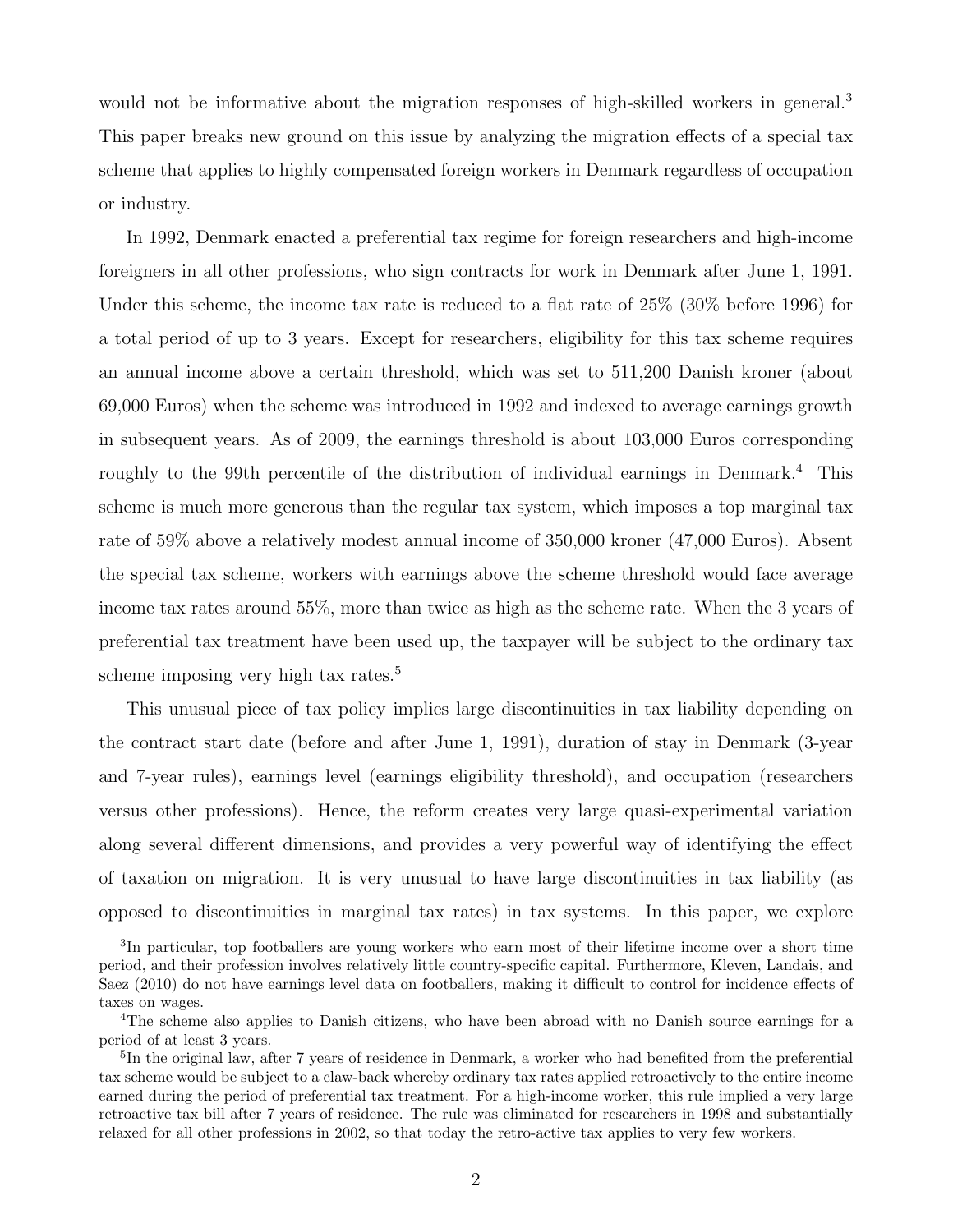the different aspects of the tax scheme using quasi-experimental techniques such as bunching approaches and difference-in-differences. For this analysis, we have access to administrative data including the universe of tax and payroll records for the entire population of Danish residents (Danish citizens and foreigners) since 1980. The data includes detailed information about citizenship, immigration history, income and tax variables, labor market variables, and socio-demographic information. It also contains specific information for all scheme beneficiaries. The data were specifically prepared by Statistics Denmark for our research project and securely accessed through a server at the Centre for Economic and Business Research (CEBR).

Our analysis of the Danish tax scheme for foreigners yields two main results. First and most important, we obtain compelling evidence that the scheme had a very large effect on the number of highly paid foreigners in Denmark. The number of foreigners paid above the eligibility threshold almost doubles relative to the number of foreigners paid slightly below the threshold after the scheme is introduced. This effect builds up in the first five years of the scheme and remains stable afterwards. This overall effect implies that the overall elasticity of migration with respect to the net-of-tax rate is very large, in excess of one. The resulting tax revenue maximizing rate for highly paid foreigners is therefore relatively small and around 40%. Taking into account all other taxes, including the VAT and payroll taxes, this implies that the very low 25% flat rate in Denmark is actually very close to the revenue-maximizing tax rate on highincome foreigners. Hence, it can be desirable from a single country perspective to adopt such preferential schemes for highly paid foreigners. At the same time, those schemes impose negative fiscal externalities on other countries and are detrimental to global welfare. This tension between country welfare and global welfare in tax policy making has loomed large in the public debate for a long time, but our paper provides for the first time compelling evidence that this is indeed a major tax policy issue. Absent coordination, it is conceivable that many countries would start adopting and extending such schemes which could unravel tax progressivity in Europe.

Second, using a simple theoretical framework, we decompose the global elasticity described above into the three underlying margins: the extensive migration margin, the intensive durationof-stay margin, and the intensive earnings margin which includes labor supply adjustment and earnings manipulation through tax avoidance to qualify for the scheme threshold. Overall, the extensive migration margin accounts for over 80% of the total elasticity. The notch created by the earnings eligibility threshold does create a highly visible piling up in the density of earnings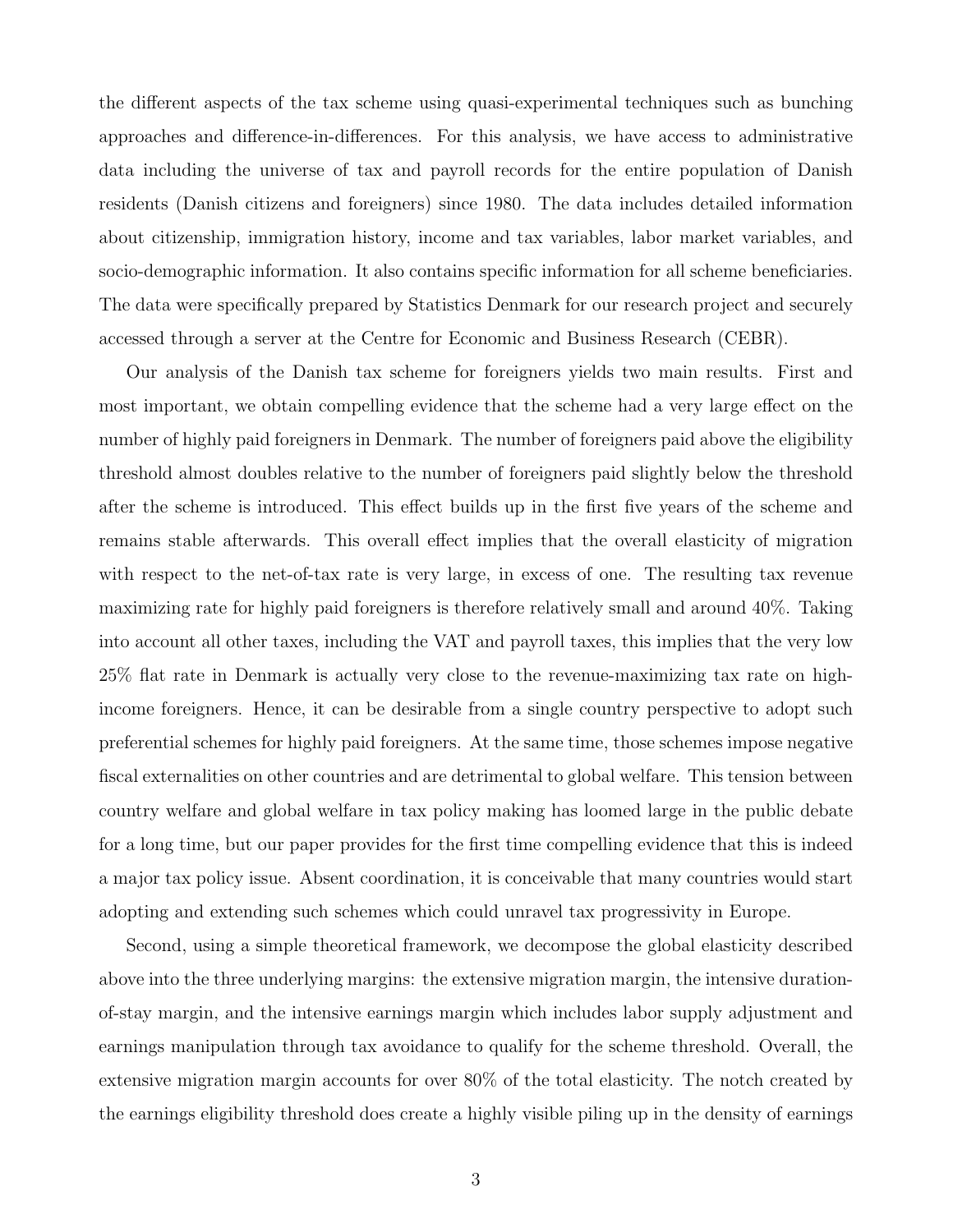for foreigners at the eligibility threshold (relative to controls) but this piling up is quantitatively extremely small relative the very large notch in the budget set. Using the methodology developed by Kleven and Waseem (2011), we find that the implied elasticity of earnings with respect to the marginal net-of-tax rate is less than .01. The kink in the life-time budget created by 3-year duration limit of the scheme does create sharp bunching in the density of duration of highly paid foreigners at the 3-year cutoff (relative to controls), but this bunching is also quantitatively small. Using the methodology developed by Saez (2010), we find that this bunching translates into an elasticity of duration of stay (conditional on being in the scheme) with respect the net-of-tax rate around .1. Hence, this decomposition analysis reinforces our earlier finding that the migration elasticity is an order of magnitude larger than the elasticity of reported earnings, which has been the primary focus in the empirical literature on behavioral responses to individual taxation. This also makes it particularly important for advanced economies and particularly European countries to start creating and sharing data on labor migration, especially among highly skilled workers, to monitor the extent of tax induced mobility.

Finally, it is important to note that our results are based on a single small country, Denmark, with a specific language, culture, location and climate. It is a country where almost everybody speaks English and it provides a high quality of life and government services. Furthermore, it is a small and relatively homogeneous country with no strong tradition of immigration. Hence, relative to other countries with stronger traditions of immigration, such as the United States, Denmark starts from a very small base of highly paid foreigners. As a result, in terms of external validity, the extremely large elasticity estimated for Denmark might not carry over to larger countries starting with a higher base of foreign workers. This is closely related to the important point made by Kanbur and Keen (2003) in the context of capital mobility that tax heavens tend to be small countries because small countries start with small bases and hence can large elasticities by granting favorable tax treatment to foreigners. We hope that our pioneering work can be applied to the many other countries, which have adopted such schemes if/when data become available in the future.

The paper is organized as follows. Section 2 presents key features of the Danish tax scheme, proposes a simple theoretical framework, and describes the administrative data we use. Section 3 presents the empirical analysis, while section 4 concludes by discussing policy implications and future work on analyzing spillovers.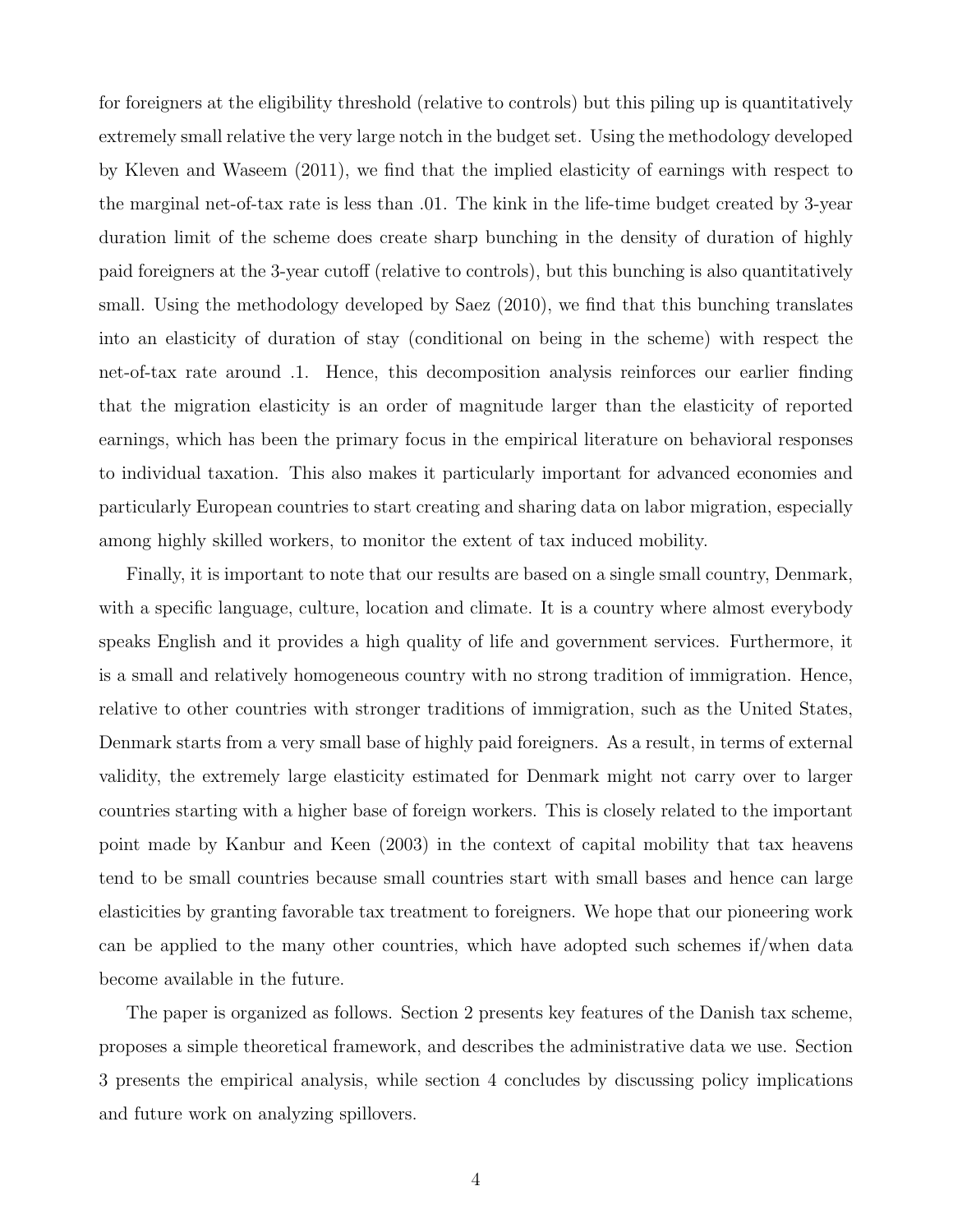# 2 Context, Conceptual Framework, and Data

### 2.1 The Danish Tax Scheme

In 1992, Denmark enacted a preferential tax scheme for foreign researchers and high-income foreigners in all other professions, who sign contracts for employment in Denmark after June 1st, 1991. The scheme is commonly known in Denmark as the *Researchers' Tax Scheme*. When the scheme was first introduced, it offered a flat income tax rate of 30% in lieu of the regular progressive income tax with a top marginal tax rate of more than 60% and an average tax rate on high-income workers around 55%. The scheme rate was reduced to 25% in 1995, but at the same time a labor market contribution was added, leaving the total scheme rate roughly unchanged around 30%.

The scheme can be used for a total period of up to 36 months after which the taxpayer becomes subject to the ordinary income tax schedule. The 36 months do not have to be taken together, but can be divided into any number of spells over an unlimited period of time.<sup>6</sup> As we discuss in more detail in the next section, this form of duration dependence creates a discrete jump in *marginal* lifetime tax liability with respect to duration at the 3-year cutof- $a$  kink in the lifetime budget set as a function of duration. Besides this form of duration dependence, the initial scheme design stipulated that a worker who stayed in Denmark for another 48 months after having benefitted from the special tax scheme would face a claw-back equal to the entire tax savings during the period of preferential tax treatment. For a worker who had benefitted from the scheme for the maximum 3-year period, this rule implied a very large retroactive tax bill after 7 years of residence. This form of duration dependence creates a discrete jump in total lifetime tax liability at the 7-year cutoff—a notch in the lifetime budget set as a function of duration. The duration notch was eliminated for researchers in year 2000 and substantially relaxed for all other professions in year 2002, so that today it applies to very few workers.

There are two key requirements to become eligible for the preferential tax scheme. The first requirement is that the taxpayer has been recruited abroad and not been tax liable in Denmark in the 3 years prior to going on the scheme.<sup>7</sup> Until very recently, citizenship played no formal role

 $6$ After 2008 (outside our data period), an additional scheme option was introduced whereby eligible workers can choose between the standard scheme rate of 25% for 36 months and a higher scheme rate of 33% for 60 months (a labor market contribution comes in addition to both of those rates). Reports suggest that the take-up of the newly introduced 60-month scheme option has been very low.

<sup>7</sup>For taxpayers who split scheme take-up into several spells, the 3-year eligibility requirement applies to each spell separately. But in assessing whether a taxpayer has been tax liable in Denmark prior to a given scheme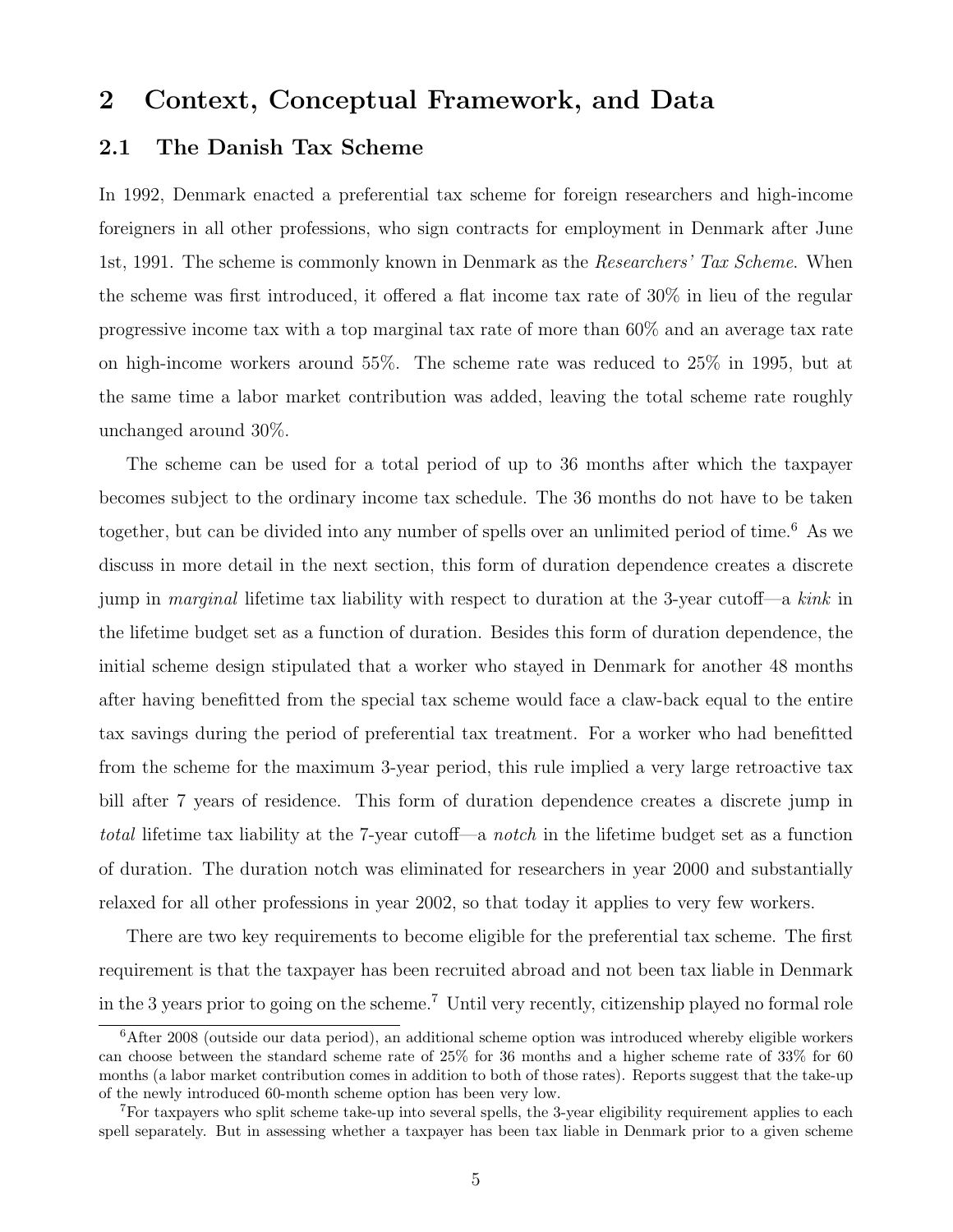in determining eligibility, and therefore Danish citizens who had been living and paying taxes abroad for at least 3 years could also apply for the scheme. Those rules have now been changed such that Danish citizens must be foreign tax residents for 10 years in order to become eligible for the scheme, but this reform lies outside our current data period. The second requirement is that, unless the worker qualifies as a researcher, annual employment earnings must be at least 765,600 Danish kroner (about 103,000 Euros) in 2009 prices. The threshold grows roughly at the same rate as the average earnings level in Denmark. This cutoff lies between the 99th and 99.5th percentile of the Danish employment earnings distribution. As the preferential scheme rate applies to all units of earnings conditional on eligibility, the earnings requirement creates a discrete jump in *total* annual tax liability at the cutof-a *notch* in the annual budget set as a function of earnings.

In terms of administration, the scheme treatment had to be requested by the employer. Hence, the employer has to show the tax authorities that the level of earnings is above the eligibility threshold and that other qualifying requirements are met. Importantly, the threshold for eligibility applies only to earnings with the specific employer requesting the scheme. Having other sources of income or earnings does not help qualify. The threshold of eligibility must be met on an annualized basis. Hence for a contract of 6 months, the eligibility threshold is that the 6 months of pay must be at least half of the annual threshold, i.e., 51,150 Euros (as of 2009). If the scheme beneficiary has other income besides scheme earnings, that income is taxed according to the standard progressive income tax schedule and completely independently of scheme earnings. In other words, scheme earnings are effectively taxed at a flat rate completely independently of the other circumstances of the individual.

To summarize, the special Danish tax scheme creates the following tax variation. First, the scheme introduced much lower tax rates on a specific sample of people (high-income foreigners; not tax liable in Denmark 3 years prior) at a given point in time. This variation provides an ideal setting for a difference-in-differences analysis of migration effects. Second, the scheme introduced a 3-year duration kink among those who migrate to Denmark, providing sharp quasi-experimental variation that can be used to study the effects of taxation on duration of stay. Third, the scheme originally introduced a 7-year duration notch, which in principle offer more quasi-experimental variation to study duration. However, since this rule was eliminated

spell, the time spent in Denmark under prior scheme spells are not counted.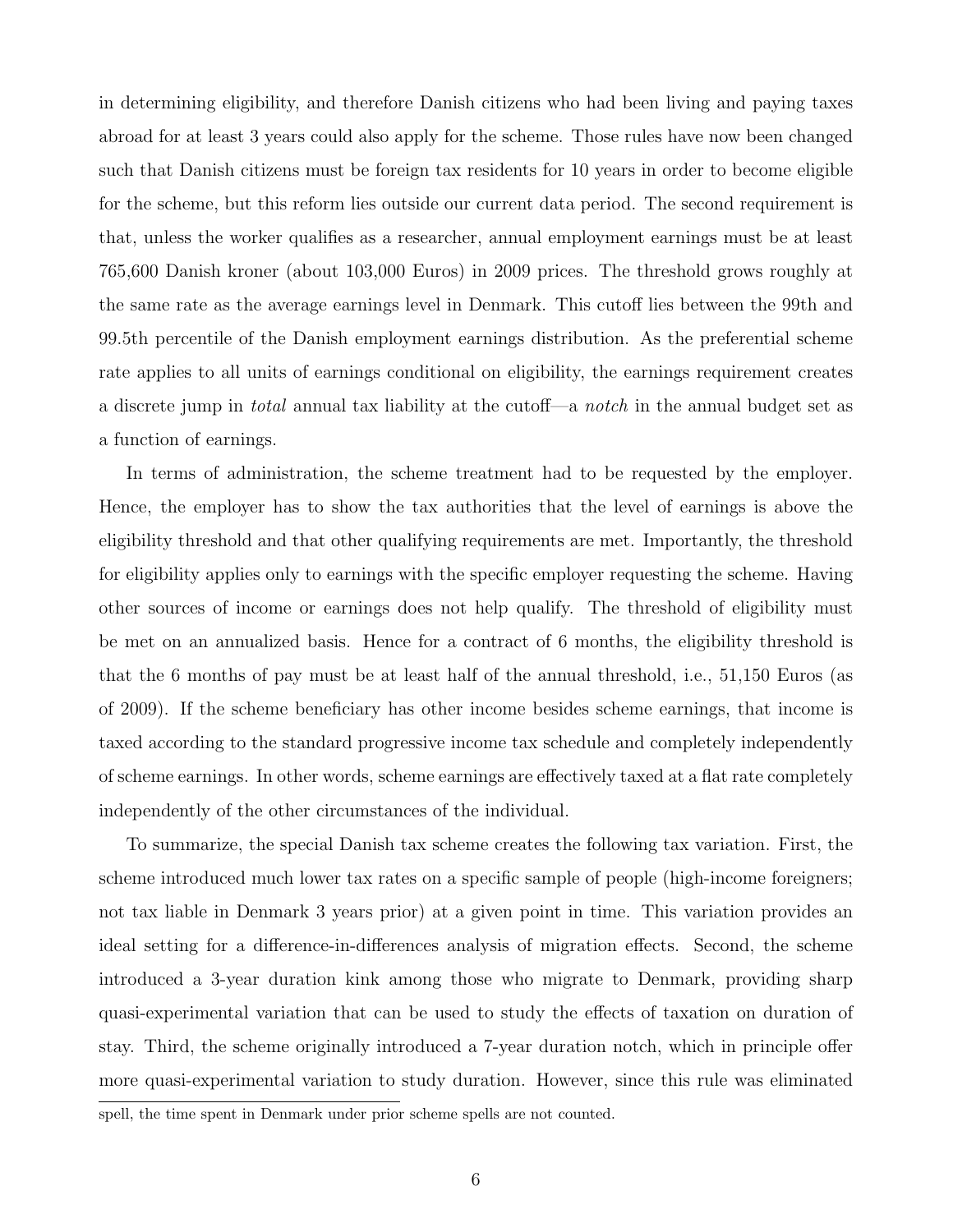for most taxpayers not long after the first scheme participants could potentially hit the 7-year notch, we do not have enough observations around the notch to study this precisely. Fourth, the scheme introduced an earnings notch creating very strong incentives for foreigners to have earnings above the income cutoff. This creates compelling quasi-experimental variation to study earnings responses to taxation among foreign migrants.

### 2.2 Conceptual Framework

We consider a two-country model consisting of a destination country for potential migrants (Denmark) denoted by d and a home country of migrants (rest of the world) denoted by  $h$ . The destination country is small and its tax policy therefore does not impact the equilibrium in the rest of the world.

Consider a migrant who spends  $Y$  years in Denmark out of a total working life of  $\bar{Y}$  years. The utility obtained while in Denmark is given by

$$
u^d = \int_0^Y \left\{ z_y^d - T_f^d \left( z_y^d, y \right) - nh_z \left( \frac{z_y^d}{n} \right) \right\} dy - \left\{ \mu + \nu h_Y \left( \frac{Y}{\nu} \right) \right\} \cdot 1 \left( Y > 0 \right), \tag{1}
$$

where  $z_y^d$  is before-tax earnings in Denmark in year y,  $T_f^d(\cdot)$  is the tax schedule for foreigners in Denmark (which may depend on both earnings and the year of Danish residence),  $h_z(\cdot)$  is disutility of hours worked, n is labor market ability,  $\mu$  is a moving cost,  $h_Y(\cdot)$  is a disutility of spending Y years in Denmark, and the parameter  $\nu$  captures preferences for Denmark. The disutility functions  $h_z, h_y$  are increasing and convex, so that larger values of the parameters  $n, \nu$ are associated with lower marginal disutility (of working and being in Denmark, respectively).

The utility outside of Denmark is given by

$$
u^{h} = \int_{Y}^{\bar{Y}} \left\{ z_{y}^{h} - T^{h} \left( z_{y}^{h} \right) - nh_{z} \left( \frac{z_{y}^{h}}{n} \right) \right\} dy = \left( \bar{Y} - Y \right) \left( z^{h} - T^{h} \left( z^{h} \right) - nh_{z} \left( \frac{z^{h}}{n} \right) \right), \tag{2}
$$

where  $z_y^h$  is before-tax earnings at home in year y and  $T^h(\cdot)$  is the annual tax schedule in the home country (which does not depend on the number of years spent there). The second equality uses that, because annual tax liability at home is not a function of the year of residence  $y$ , the earnings choice is the same in every period  $(z_y^h = z^h)$ .

Total lifetime utility is given by  $u^d + u^h$ , which is maximized with respect to time spent in Denmark Y, earnings in Denmark in each period  $z_y^d$ , and earnings at home  $z^h$ . Choosing time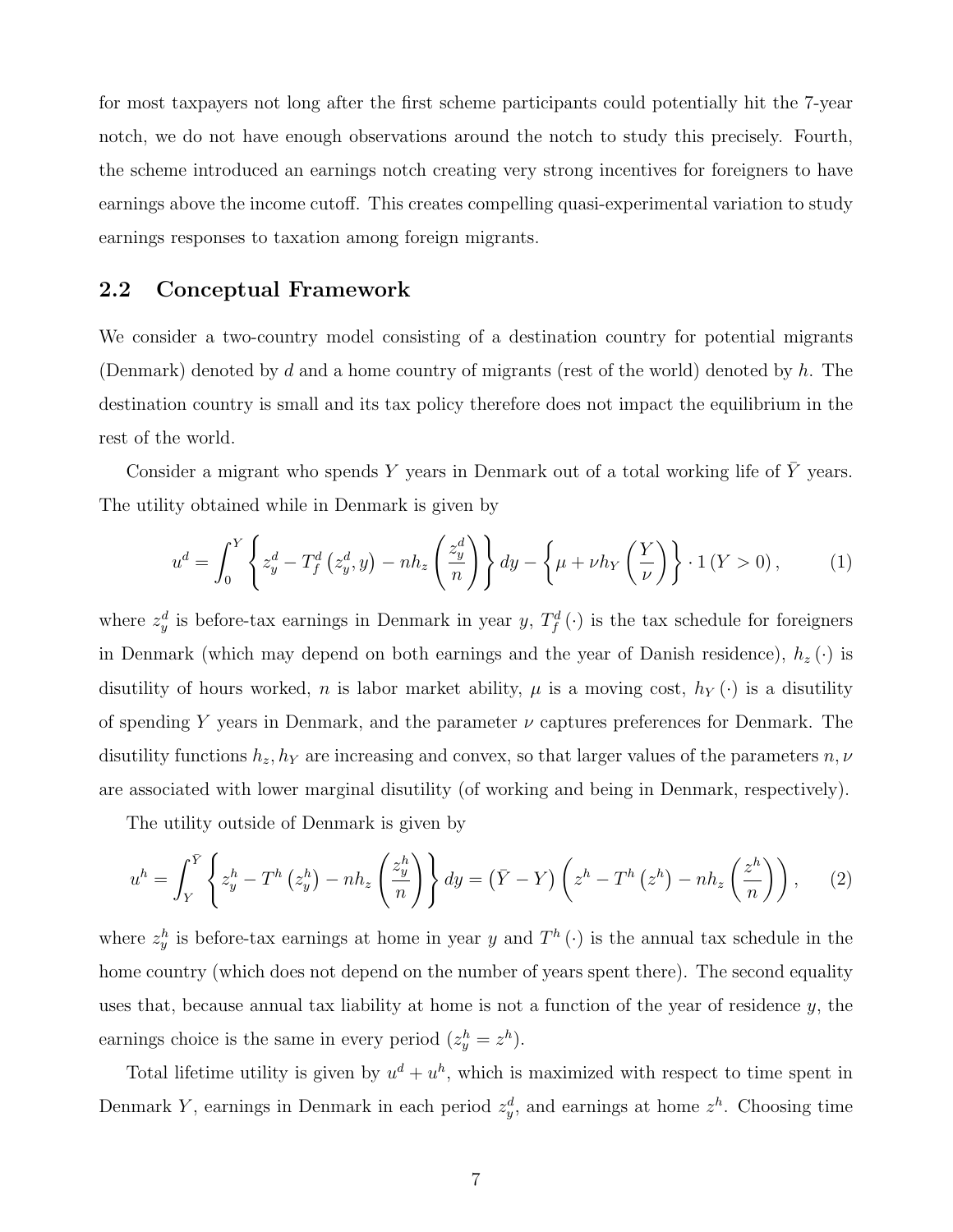spent in Denmark consists of an extensive margin  $(Y = 0 \text{ vs. } Y > 0)$  and an intensive margin (size of Y conditional on  $Y > 0$ ).

There is heterogeneity in three dimensions: moving costs  $\mu$ , preferences for Denmark  $\nu$ , and labor market ability n. There is a smooth distribution of potential migrants characterized by the density function  $f(\mu, \nu, n)$  on the domain  $D = (0, \infty) \times (0, \infty) \times (0, \infty)$ .

As a benchmark, we start from a smooth (continuously differentiable) tax schedule on foreigners in Denmark. Denoting the marginal tax rate on earnings by  $\tau_f^d(z_y^d, y) \equiv \frac{\partial T_f^d(z_y^d, y)}{\partial z_y^d}$  $\frac{(\frac{\kappa_y, g}{\partial z_y^d})}{\delta z_y^d},$ foreigner earnings in year y in Denmark are characterized by

$$
h'_{z}\left(\frac{z_y^d}{n}\right) = 1 - \tau_f^d\left(z_y^d, y\right). \tag{3}
$$

Duration in Denmark Y (conditional on  $Y > 0$ ) is characterized by

$$
h'_{Y}\left(\frac{Y}{\nu}\right) = \left[z_{Y}^{d} - T_{f}^{d}\left(z_{Y}^{d}, Y\right) - nh_{z}\left(\frac{z_{Y}^{d}}{n}\right)\right] - \left[z^{h} - T^{h}\left(z^{h}\right) - nh_{z}\left(\frac{z^{h}}{n}\right)\right].
$$
 (4)

The left-hand side is the marginal disutility of time spent in Denmark, while the right-hand side is the marginal consumption increase net of disutility working from time spent in Denmark instead of at home. If the tax schedule were independent of year of residence (in which case  $T^d_f\left(z^d_Y,Y\right)$  and hence  $z^d_Y$  would be independent of  $Y$ ), then the right-hand side would be constant in Y. For the intensive-margin choice of Y to be positive, the right-hand side must be positive at zero duration, which depends on tax liability at zero duration  $(T_f^d(z_0^d, 0)$  compared to  $T^h(z^h)$ ) and on earnings—and therefore marginal tax rates—at zero duration  $(\tau_f^d(z_0^d, 0)$  compared to  $\tau^h\left(z^h\right)).$ 

Let us now consider the extensive-margin choice of whether to move to Denmark at all. Moving to Denmark requires that lifetime utility  $u^d + u^h$  is higher under  $Y > 0$  (given optimal choices of Y and  $z_y^d$  as characterized above) than under  $Y = 0$ , which implies

$$
\mu \leq \int_0^Y \left\{ z_y^d - T_f^d \left( z_y^d, y \right) - nh_z \left( \frac{z_y^d}{n} \right) \right\} dy - \nu h_Y \left( \frac{Y}{\nu} \right) - Y \left( z^h - T^h \left( z^h \right) - nh_z \left( \frac{z^h}{n} \right) \right), \tag{5}
$$

where  $z_y^d = z_y^d(n)$  is determined by (3) and  $Y = Y(n, \nu)$  is determined by (4). We denote the right-hand side of (5) by  $\mu^* = \mu^*(n, \nu)$ . The total number of people migrating to Denmark is then given by

$$
N = \int_0^\infty \int_0^\infty \int_0^{\mu^*(n,\nu)} f(\mu,\nu,n) d\mu d\nu dn.
$$
 (6)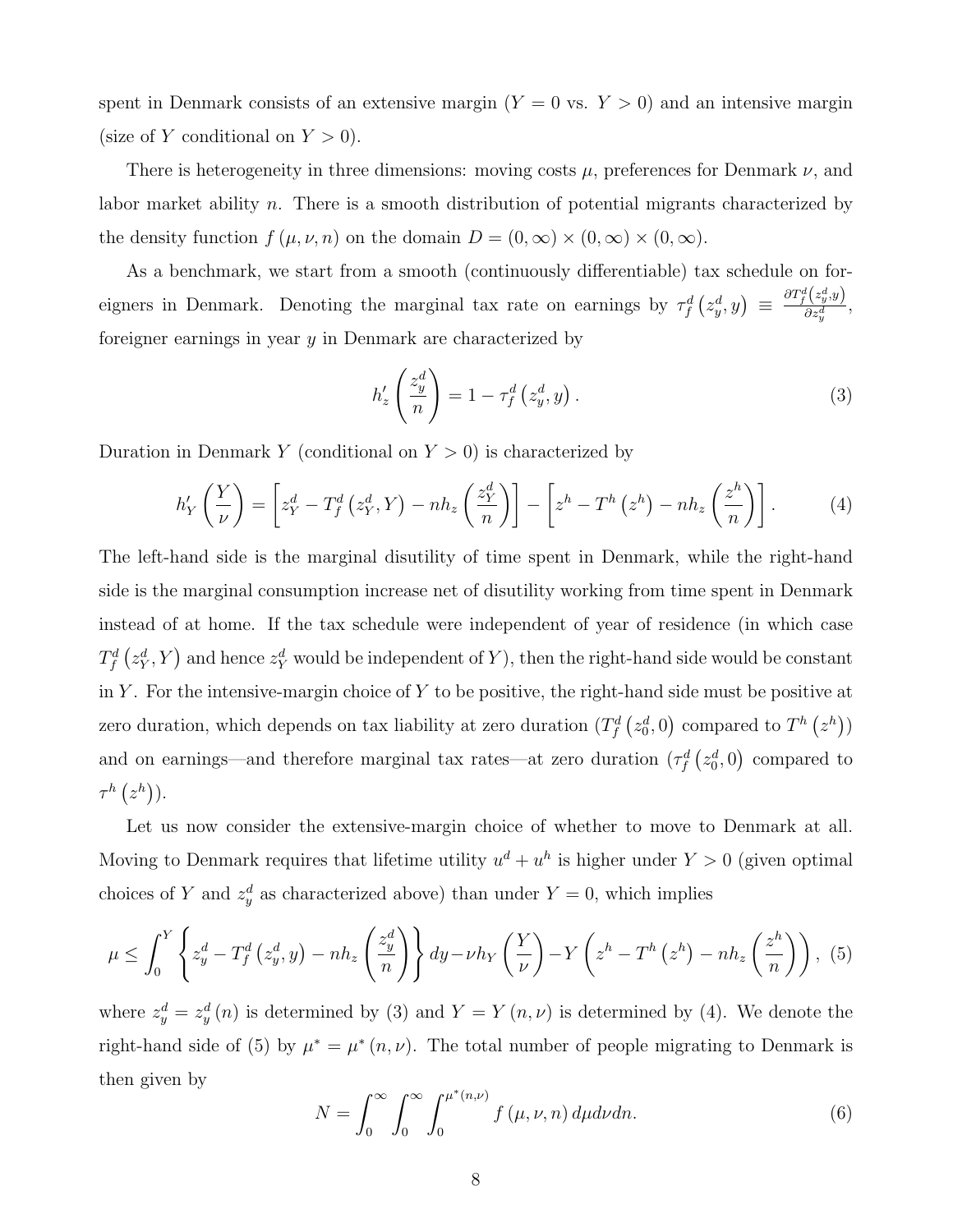The total amount of time spent by migrants in Denmark is given by

$$
S = N \cdot E[Y] = \int_0^\infty \int_0^\infty \int_0^{\mu^*(n,\nu)} f(\mu,\nu,n) Y(n,\nu) d\mu d\nu dn,\tag{7}
$$

where  $E[Y]$  is the average duration among those who migrate to Denmark. The total amount of earnings created by migrants in Denmark is given by

$$
N \cdot E\left[Y \cdot z^d\right] = \int_0^\infty \int_0^\infty \int_0^{\mu^*(n,\nu)} \int_0^{Y(n,\nu)} f\left(\mu, \nu, n\right) z_y^d(n) \, dy d\mu d\nu n,\tag{8}
$$

where  $z^d \equiv \left[\int_0^Y z_y^d dy\right] / Y$  is average earnings per year in Denmark and  $E[Y \cdot z^d]$  is average earnings over the entire stay in Denmark among all migrants.

We define by

$$
e = \frac{1 - t^d}{S} \frac{\partial S}{\partial (1 - t^d)}
$$

the global elasticity of migrants S with respect to the net-of-tax rate  $1-t^d$  where  $t^d$  is the average tax rate in Denmark. This elasticity is defined for a given maximum duration  $y^*$  and given tax rates in the home country. Naturally,  $e$  is likely to increase with  $y^*$  as it is likely to be small for small  $y^*$  (and actually zero when  $y^* = 0$ ). For very large  $y^*$ , the elasticity converges to  $\bar{e}$  which is the conventional elasticity of migration with respect to the net-of-tax rate using in optimal tax models with migration such as Mirrlees (1982).

We define by

$$
e^{A} = \frac{1 - t^{d}}{N} \frac{\partial N}{\partial (1 - t^{d})}
$$

the elasticity of arrivals N with respect to the net-of-tax rate  $1-t^d$  where  $t^d$  is the average tax rate in Denmark. This capture the extensive margin of arrivals.

We will estimate the effect of taxation on all three dimensions of behavior in eqs.  $(6)-(8)$ : the number of migrants, average duration of stay, and average earnings among those who migrate to Denmark. We do this using a reform that introduced sharp changes in the tax schedule on foreigners  $T_f^d\left(z^d_y,y\right)$ . Before the reform, the tax schedule  $T_f^d\left(z^d_y,y\right)$  was the same as for domestic residents, a standard piecewise linear function of earnings with no duration dependence. After the reform, the tax schedule  $T_f^d(z_y^d, y)$  had much lower rates than the domestic schedule and a very different structure. The new schedule offers a low flat tax rate under two eligibility requirements. First, the schedule is dependent on duration of stay in Denmark with low tax rates applying to years  $y \leq y^*$  and high tax rates (standard domestic rates) applying to years  $y > y^*$ . As the higher rates apply only to the period after  $y^*$ , this policy creates a discrete jump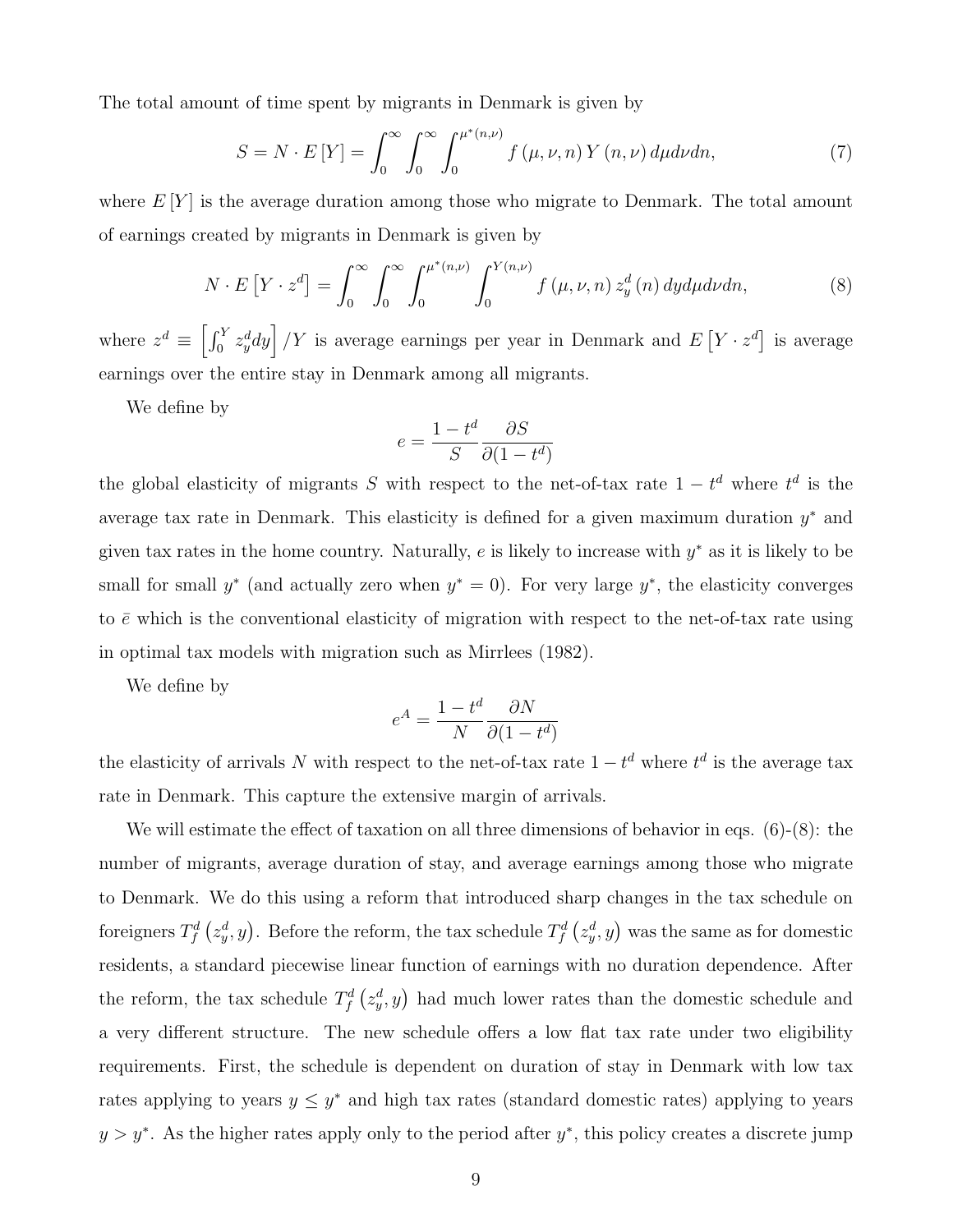in the marginal tax with respect to duration Y (which is given by  $T_f^d(z_Y^d, Y)$ ) and therefore a  $kink$  in the budget set with respect to duration Y. Second, eligibility for the low flat tax in a given year requires earnings  $z_y^d$  above a cutoff  $z^*$ , with standard domestic tax rates applying to immigrants with earnings below  $z^*$ . As the low flat tax applies to all units of income for those with earnings above the cutoff  $z^*$ , this piece of policy creates a discrete jump in tax liability with respect to earnings and therefore a *notch* in the budget set.

Figure 1 illustrates behavioral responses to the duration kink (Panel A) and the earnings notch (Panel B). Panel A considers individuals at a given ability  $n$  (high enough for earnings to be above the earnings notch  $z^*$ ), but with different preferences  $\nu$  for staying in Denmark. Indifference curves represent preferences over duration  $Y$  and "net consumption" defined as lifetime consumption net of disutility of working. The slope of the indifference curves is given by  $h_Y'\left(\frac{Y}{\nu}\right)$  $\frac{Y}{\nu}$ ), corresponding to the left-hand side of equation (4). The slope of the budget line (defined with respect to net consumption) is given by the right-hand side of equation (4). Starting from a duration-independent tax schedule (so that  $T_f^d(z_Y^d, Y)$  does not change with Y and therefore  $z_Y^d$  does not change with Y), the slope of the budget line is constant in Y. In this case, the durations among immigrants is smoothly distributed reflecting the smooth distribution of  $\nu$ . Suppose now that tax liability  $T_f^d(z_y^d, y)$  is increased after year  $y^*$  (at a given level of earnings). This creates a kink in the budget line at  $Y = y^*$  as the slope on the right-hand side of equation (4) jumps. This kink produces bunching of individuals whose durations were falling into a segment  $[y^*, y^* + \Delta y^*]$  before the kink was introduced. Individual L has the shortest pre-kink duration (smallest  $\nu$ ) among those who bunch at the kink; this individual chooses duration  $y^*$ both before and after the reform. Individual H has the longest pre-kink duration (largest  $\nu$ ) among those who bunch at the kink; this individual chooses duration  $y^* + \Delta y^*$  before the tax reform and duration  $y^*$  after the reform. Every individual between L and H locates at the kink point, which creates total bunching  $B = \int_{y^*}^{y^* + \Delta y^*}$  $y^{y^*+ \Delta y^*}_{y^*}$  g<sub>0</sub> (y) dy where  $g_0(\cdot)$  denotes the counterfactual (pre-kink) duration distribution. Based on estimates of  $g_0(y)$  and B, this relationship yields the duration response  $\Delta y^*$  which can be used to back out the compensated elasticity of duration with respect to the tax rate following the method developed in Saez 2010. Saez (2010) shows that the intensive elasticity  $e^I$  can be approximated by the following equation:

$$
\frac{\Delta y^*}{y^*} \simeq e^I \frac{\Delta \tau}{1 - \tau}
$$

where  $t^*$  is the location of the kink equal to 3 years here and  $\Delta \tau$  is the change in marginal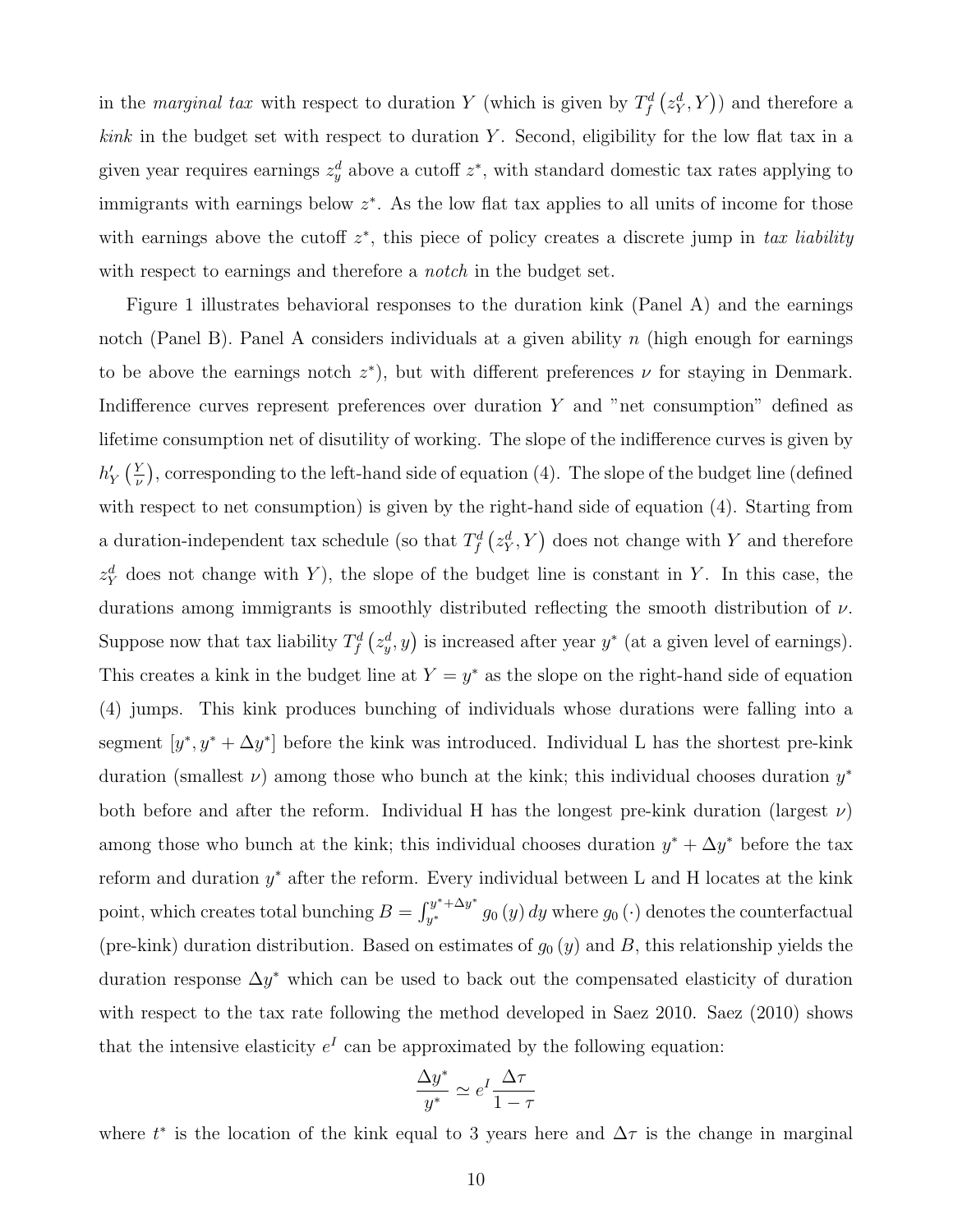incentive (in the life-time budget) and  $\tau$  the current marginal tax rate (in the life-time budget).

Panel B considers the implications of the earnings notch. This diagram considers earnings choices  $z_y^d$  at a point in time  $y < y^*$  for individuals with different abilities n. Indifference curves represent preferences over labor supply  $z_y^d/n$  and consumption  $c_y^d$  at a point in time in Denmark (the slope of which is  $h'_z(z_y^d/n)$ ) and the budget set is given by  $c_y^d = z_y^d - T_f^d(z_y^d, y)$ . For simplicity of exposition, we start from a linear tax schedule before the reform (although in practice the pre-existing schedule was piecewise linear). Under the baseline tax system, there is a smooth distribution of earnings reflecting the smooth distribution of n. Now a preferential flat tax is introduced for foreigners, conditional on having earnings above a cutoff  $z^*$ . This creates an upward notch in the budget set at  $z^*$ , which produces bunching at  $z^*$  combined with a hole in the density distribution in an interval  $[z^* - \Delta z^*, z^*]$ . Individual L has the lowest pre-notch income (lowest  $n$ ) among those who locate at the notch point; this individual chooses earnings  $z^* - \Delta z^*$  before the reform and is exactly indifferent between  $z^* - \Delta z^*$  and the the notch point  $z^*$  after the reform. Individual H has the highest pre-notch income (highest  $n$ ) among those who locate at the notch point; this individual chooses earnings  $z'$  before the reform and earnings  $z^*$ after the reform. Individuals who were initially between  $z'$  and  $z^*$  move to the upper bracket (strictly above  $z^*$ ) such that no individuals locate between  $z^* - \Delta z^*$  and  $z^*$  under the notched schedule. The total amount of bunching is given by  $B = \int_{\gamma^*}^{z'}$  $\sum_{z^*-\Delta z^*} h_0(z) dz$  where  $h_0(\cdot)$  denotes the counterfactual (pre-notch) earnings distribution. A technical complication is that estimates of B and  $h_0(z)$  are not sufficient to reveal  $\Delta z^*$  as we do not know  $z'.^8$  A lower bound on the size of the earnings response can be obtained by assuming  $z' \simeq z^*$  (corresponding to an assumption that the uncompensated elasticity is not too large). Based on an estimate of  $\Delta z^*$  obtained in this way, it is possible to back out the compensated elasticity of earnings with respect to the marginal tax rate using the method set out by Kleven and Waseem  $(2011).<sup>9</sup>$ 

<sup>&</sup>lt;sup>8</sup>This is an issue specific to *upward* notches and does not arise in the case of downward notches (Kleven and Waseem 2011).

<sup>9</sup>When implementing this strategy empirically, the above bunching formula should be modified to account for the fact the that the observed below notch density will not be completely empty on the interval  $[z^* - \Delta z^*, z^*]$ due to the presence of frictions. To deal with this, Kleven and Waseem (2011) propose a bunching formula of the form  $B = \int_{\gamma^*}^{z^*}$ <sup>2</sup><sub>z\*</sub> –  $\Delta z$ <sup>\*</sup> [h<sub>0</sub> (z) – h (z)] dz where h (z) is the observed below notch earnings density (which captures those who are stuck on the segment  $[z^* - \Delta z^*, z^*]$  due to frictions).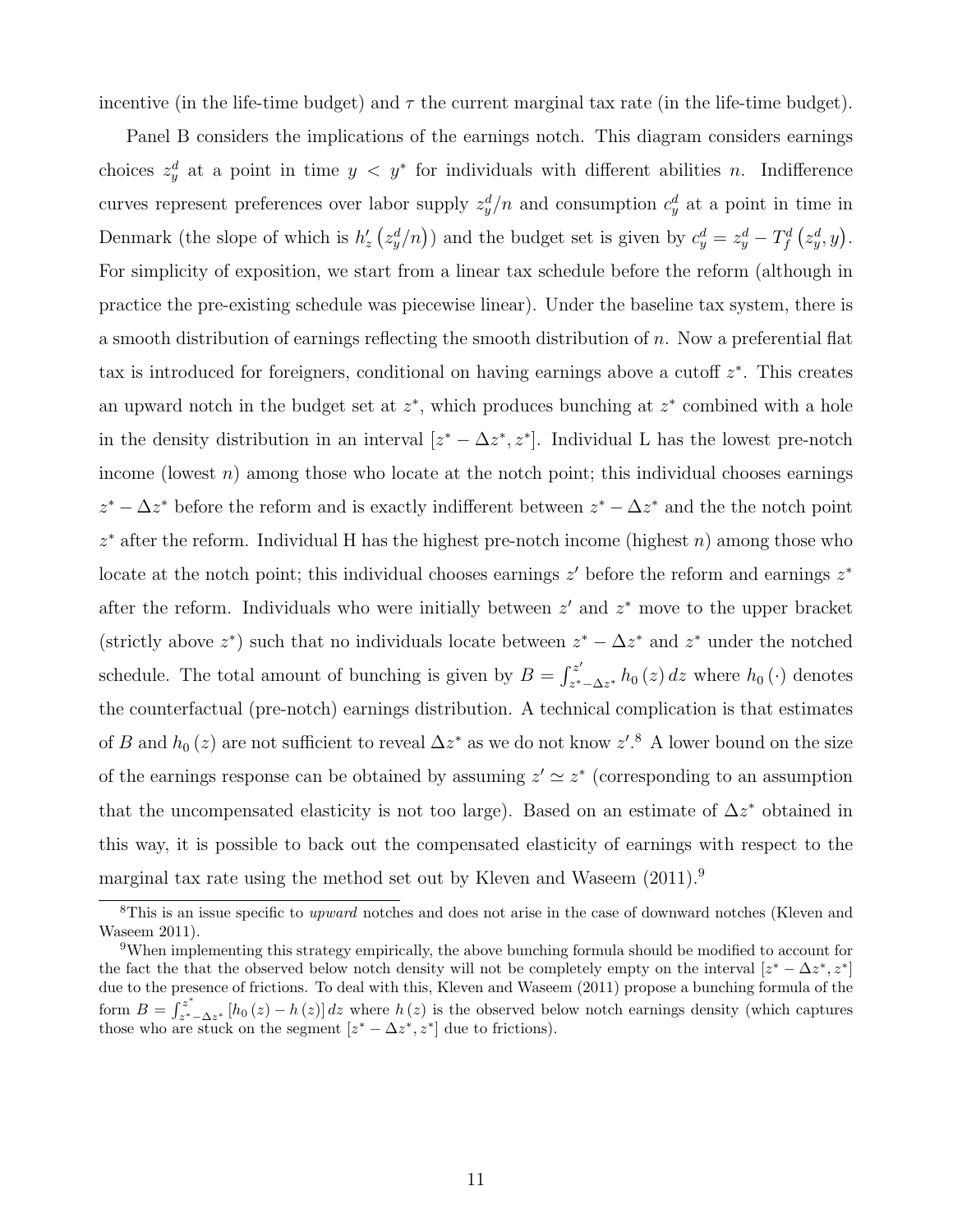### 2.3 Administrative Tax Data

The data we use in this paper comes from an administrative dataset including the Universe of tax and payroll records for all resident individuals in Denmark including both Danish citizens and foreigners since 1980. The data include detailed information about income and tax variables, labor market variables, and socio-demographic information. Most importantly, the data contains very specific citizenship and migration information. Each individual working in Denmark must receive a personal identification number (CPR) in order to pay withholding taxes, rent an apartment, etc. The application for a CPR number contains detailed questions about citizenship and date of entry in Denmark, as well as about the country of in-migration. The registry administration updates this information in case an individual leaves the country, but this update can take a few years, and therefore we only have precise information about in and out migration until 2005. The data also contains very detailed information for all scheme beneficiaries with precise information on starting and ending dates of labor contracts. Unfortunately, this information was not computerized for the first years of the scheme and therefore we do not have individual wage information available for scheme beneficiaries for the years 1991 to 1994 included.

### 2.4 Summary Statistics

### Number and Composition of Scheme Workers.

Figure 2 reports the composition of beneficiaries of the tax scheme (excluding researchers) by country of citizenship (Panel A) across all years 1991 to 2006. Unsurprisingly, the vast majority of scheme workers come from advanced economies, 25% come from Nordic countries, 10% are Danish citizens (who qualify as others as long as they have not paid taxes in Denmark for 3 years or more), 19% from the United Kingdom or Ireland, 10% from Northern-America, and about 20% from Germany, France, and Benelux combined. The number coming from emerging countries or Eastern Europe and Russia is extremely modest.

### Take-up Rate.

Figure 3 reports the take-up rate for the scheme among foreigners arriving in Denmark with (annualized) earnings above the eligibility threshold and who have not paid taxes in Denmark over the last 3 years. The take-up rate is high, around 70%, but still significantly below 100%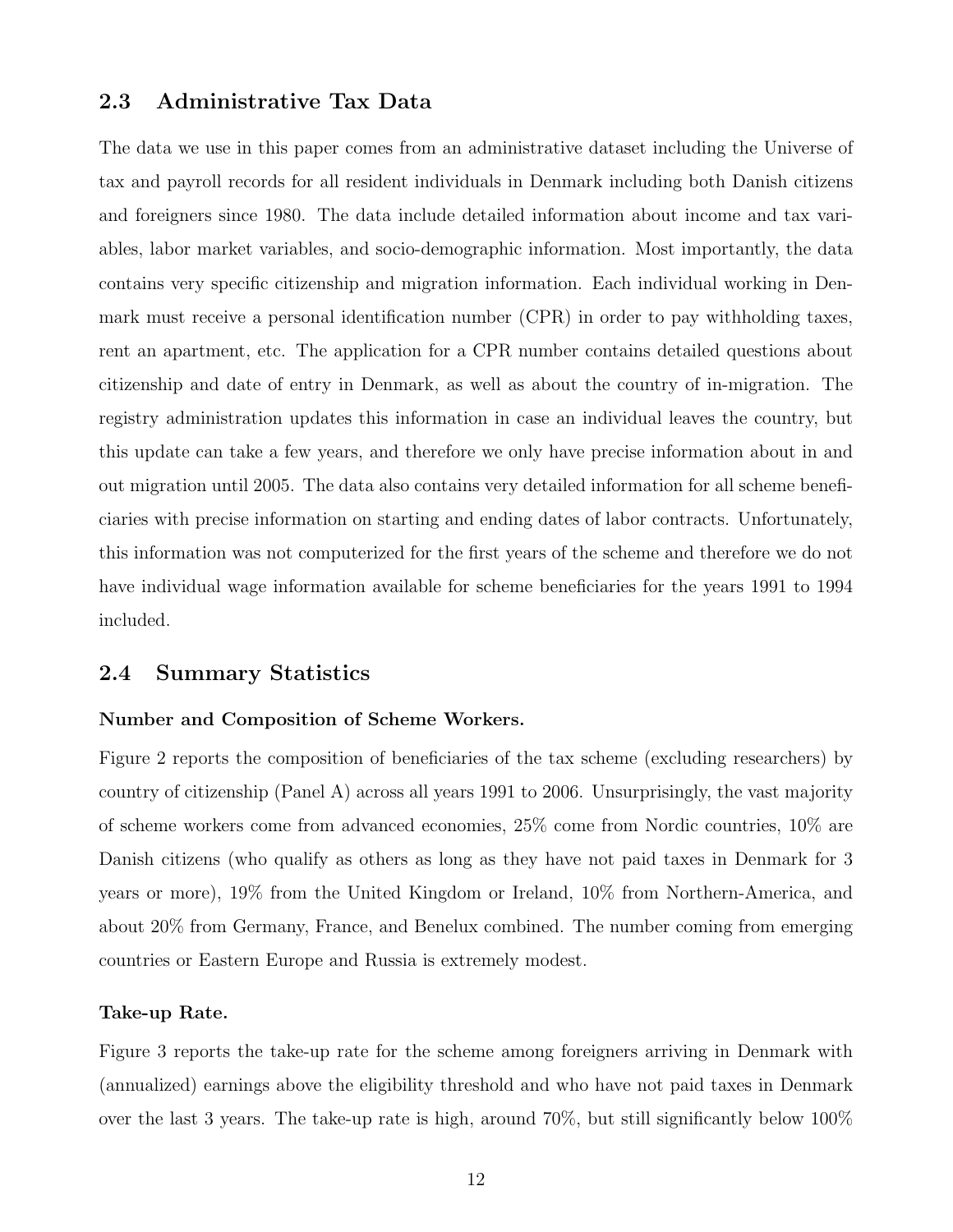for a variety of reasons. First, companies have to file out an application form for each employee eligible for the scheme. It is conceivable that not all companies knew about the scheme or were willing to do the administrative paperwork. Second, some individuals may not have been willing to take-up the scheme perhaps because of the claw-back rule after 7 years. Third, individuals may not be fully aware of the existence of the scheme, or might come to Denmark as political refugees. Following the Dayton Peace Agreements in December 1995 for instance, there was an important influx of migrants from Bosnia-Herzegovina, who were for the most part political refugees and some of them being high-skilled workers, creating a drop in the take-up rate of the scheme in 1995-1996.

# 3 Empirical Evidence on Behavioral Responses

In this section, we first estimate in Section 3.1 the overall effect of the reform and summarize the effect with a global elasticity. In the following subsections and using the conceptual framework we developed earlier, we decompose the global effect into a migration extensive effect, intensive labor supply effect on the job, and intensive effect along the duration of stay margin.

### 3.1 Global Reduced-Form Elasticity

The most transparent way to test whether the Danish tax scheme had an impact is to plot the number of foreigners with earnings above the threshold overtime as we do in Figure 4. The series (denoted as treatment in the figure) shows that the number of highly paid foreigners was fairly stable around 800 from 1980 to 1990 before the scheme was implemented. After the scheme takes place in 1991, denoted as a vertical line in the figure, there is a steady increase in the number of highly paid foreigners. The number highly paid foreigners reaches over 3000 in 2006. Naturally, it is conceivable that the number of highly paid foreigners could have increased absent the scheme because of European Union labor market integration following the Single European Act signed in 1986 and implemented in 1992. The simplest way to control for such trends is to also plot series of the number of highly paid foreigners slightly below the threshold of eligibility for the scheme. Figure 4 therefore reports the number of foreigners in Denmark with earnings between  $80\%$  and  $90\%$  of the threshold (control 1) and with earnings between 90% and 99.5% of the threshold (control 2). Both series are normalized so that they match the treatment series in 1991 the year before the scheme was first implemented. Three lessons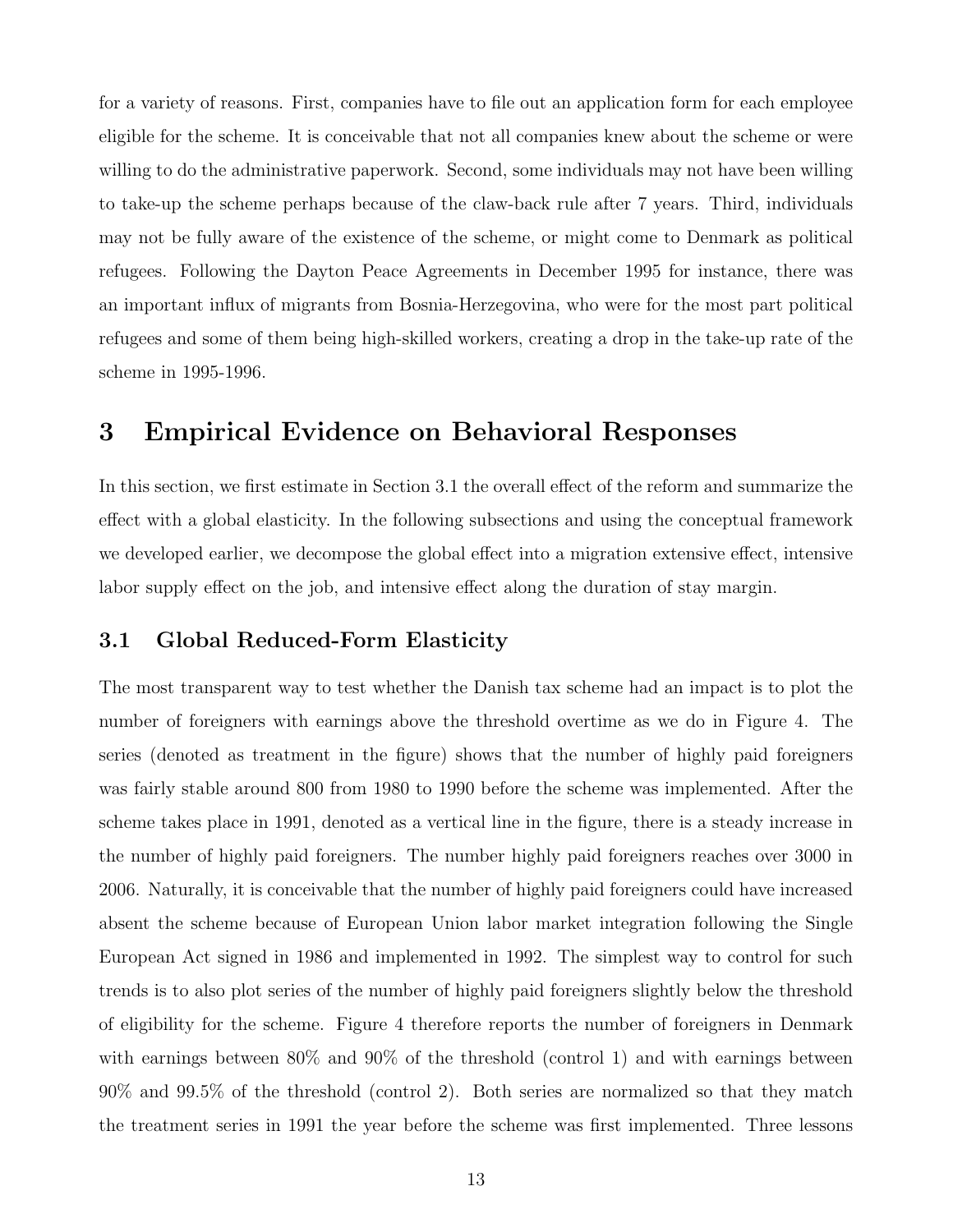emerge from those controls.

First, the control series follow very closely the treatment series before the scheme is implemented. All three series are remarkably stable providing credibility to our assumption that those groups of foreigners below the threshold are good control groups for the treatment group above the threshold. Second, after the scheme is implemented, the control groups series only increase modestly in the first 5 years. By 1995, the control series are virtually identical to 1990 levels while the treatment series have almost doubled. After 1995, the control series increase steadily over time but much more slowly than the treatment series. Indeed, after 1995, the treatment series are consistently about twice are high as the control series. Third, there might be a concern that highly paid foreigners above the threshold are displacing highly paid foreigners slightly below the threshold through intensive earnings responses as we described in the theory section. For example, a company that was planning to hire a foreigner just below the threshold might adjust the contract to require slightly more work for a slightly higher pay qualifying for the contract. It might also shift the form of compensation to increase cash compensation at the expense of fringe benefits or on the job perks that do not qualify toward the threshold. Such shifting should produce a dip in the number of foreigners just below the threshold relative to foreigners further down below the threshold. The very close and parallel pattern of evolution of both control groups (the one just below the threshold 90% to 99.5% and the one further down the threshold 80 to 90%) shows that this dip effect was not significant. We will come back to this issue in more detail when we analyze earnings densities for foreigners around the threshold in Section 3.2.

Figure 5 shows heterogeneity in responses by country of origin of foreign immigrants. It repeats Figure 4 but restricting foreigners to sub-groups of countries: Nordic Countries (Finland, Iceland, Norway, Sweden) in Panel A, English Speaking Countries (Australia, Canada, Ireland, New Zealand, UK, US) in Panel B. Continental Europe (all other European countries excluding Eastern Europe) in Panel C, and all other countries in Panel D. The figure shows that each country group experienced a large migration effect. However, there is heterogeneity across country groups: the response is somewhat smaller for Nordic countries and continental Europe and significantly larger for English speaking countries. Other countries (primarily Eastern Europe) show at first no response and then a very large response after 1996 when migration from Eastern Europe to Denmark was liberalized.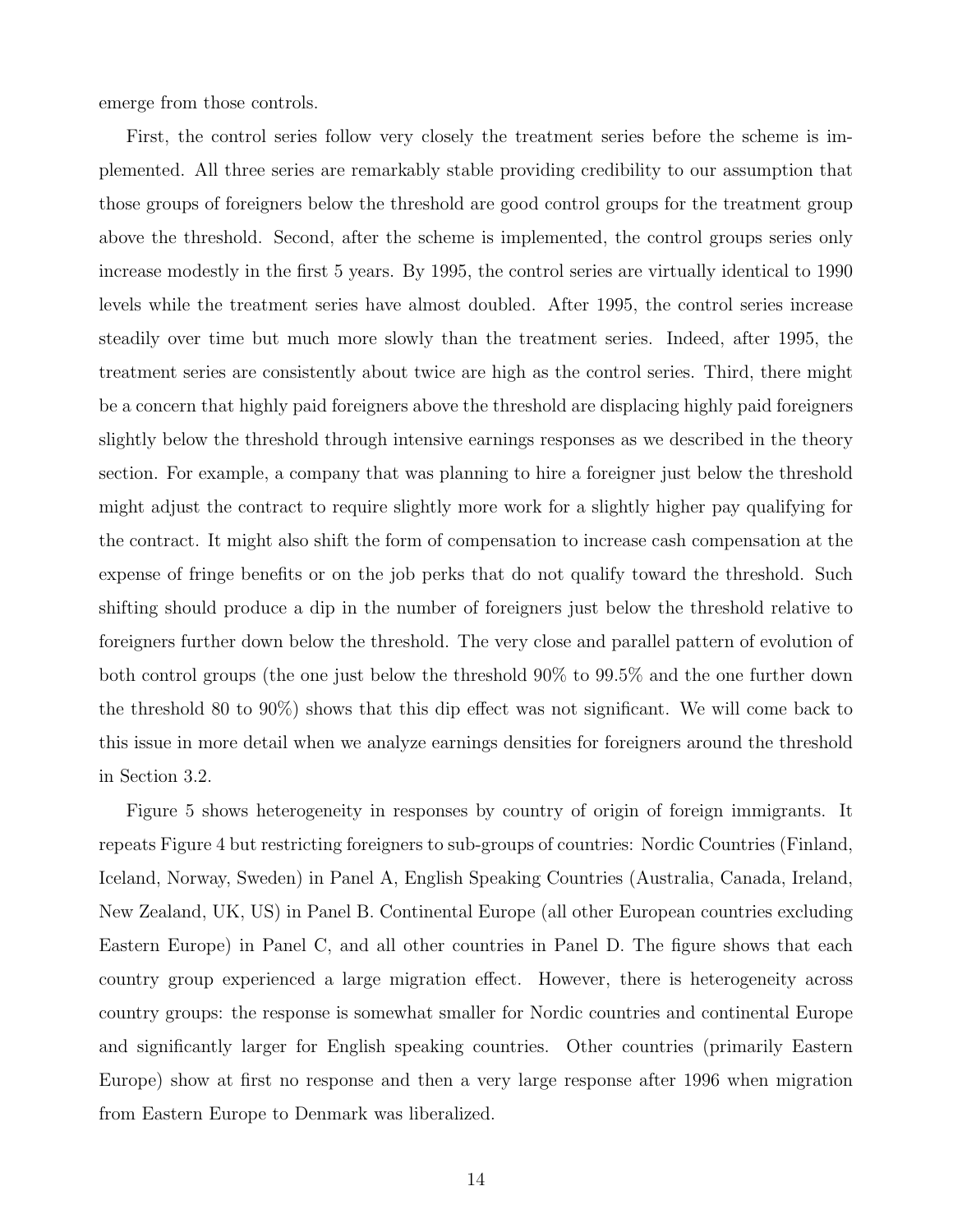An additional concern with our analysis is that there might have been a widening of earnings inequality in Denmark since the 1990s. Such widening would have increased the number of workers paid above the threshold both among Danish natives and foreigners and hence led to a divergence in the number of foreigners in the treatment group and control groups even absent any scheme effect. The threshold for eligibility always lies between the 99th and the 99.5th percentile of the full earnings distribution among Danish adults with positive earnings. This concern is unlikely to be an issue in the case of Denmark as Kleven and Schultz (2011) have shown that top income shares have remained remarkably stable in Denmark since 1980. We address this issue with our data in two ways.

First, Figure 6 plots average earnings in various upper percentile groups both below and above the threshold among Danish citizens (normalized to 1 in 1990). It shows quite parallel trends for all groups confirming the findings of Kleven and Schultz (2011) that the upper tail of the earnings distribution did not widen in Denmark in recent decades.

Second, Figure 8, Panel A then plots the fraction of foreigners in various percentiles of the earnings distribution. We have a gap in 1991-1994 because the scheme related data does not provide scheme earnings for those years. Two important findings should be noted from the figure. First the fraction of foreigners in each percentile is very stable before 1991.<sup>10</sup> Second, after 1991, the fraction of foreigners increases much more rapidly–both in absolute and percentage terms– in the the two top groups above percentile 99.5th where the scheme applies. Normalizing the fraction of foreigners to one in 1991, in Figure 8, Panel B, we see that the fraction of foreigners doubles from 1990 to 1995 above percentile 99th while it remains pretty stable below percentile 99th.

In conclusion, estimates based on the fraction of foreigners in various fixed percentiles of the distribution, which can fully control for changes in earnings dispersion deliver roughly the same doubling effect as our earlier estimates based on the increase in foreigners above the fixed (in real terms) threshold. Hence, if we use as identification assumption that, absent the scheme, the relative number of foreigners above the threshold would have increased at the same rate as the number of foreigners slightly below the threshold, we find an extremely large doubling effect of the scheme.

Table 1 summarizes the graphical evidence described above and gives more formal estimates

<sup>&</sup>lt;sup>10</sup>The fraction of foreigners is higher, around 5%, above the 99.9th percentile, than in percentiles 96 to 99.9 where it is around 2 to 3%.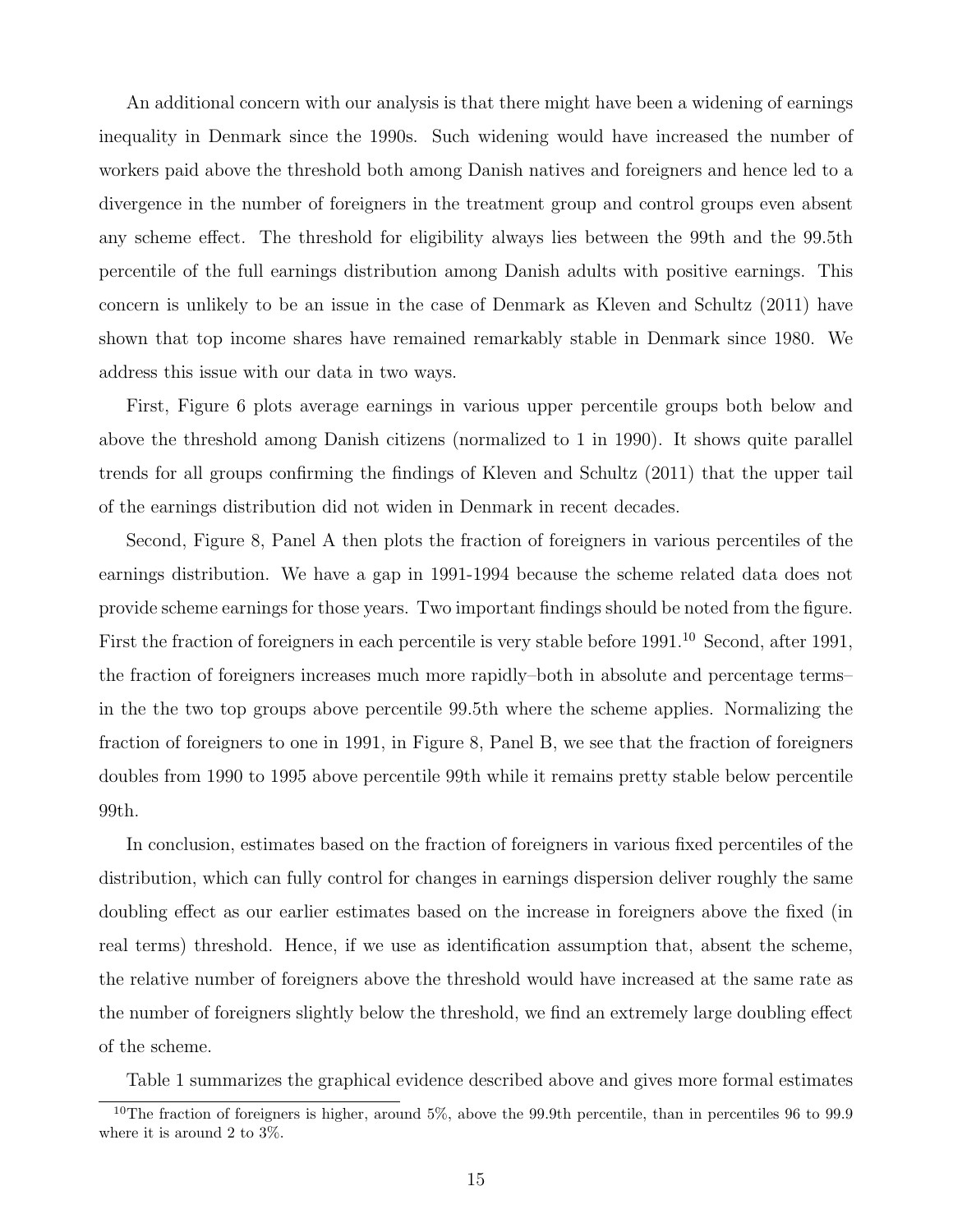of the effect of the tax scheme on the total number of foreigners in Denmark. We estimate difference-in-difference models of the following form:

$$
Y_{it} = \alpha_0 + \alpha_{tr} \cdot \mathbb{1}[i = 1] + \alpha_{rf} \cdot \mathbb{1}[t > 1991] + \alpha_{tr*rf} \cdot \mathbb{1}[i = 1] \cdot \mathbb{1}[t > 1991] + \nu_{it}
$$

where  $Y_{it}$  is the total number of foreigners (weighted by duration) in income group  $i = 0, 1$ present in Denmark in year t. Assuming that, absent the reform, the number of foreigners would have followed the same trend in the control  $(i = 0)$  and treatment  $(i = 1)$  group, the effect of the reform on the total number is identified by the coefficient  $\alpha_{tr*r}$ . We also compute the percentage increase in the total number of foreigners as  $\frac{\alpha_{tr*rf}}{\alpha_0 + \alpha_{rf} + \alpha_{tr}}$ , where  $\alpha_0 + \alpha_{rf} + \alpha_{tr}$  is the counterfactual number of foreigners that would have prevailed in the treatment group after 1991 in the absence of a reform.

In column (1) we define control as the income group lying between 80% and 100% of the scheme threshold level, and treatment as the the income group above the threshold level. Prereform period is years 1980 to 1990 and post-reform is defined as years 1995-2000, in order to estimate the longer term effect of the reform. The estimated percentage increase in the number of foreigners is 90% and precisely estimated. In column (2), we focus on the short term effect by comparing years 1991-1995 to 1980-1990. The effect is still large and significant, with an estimated percentage increase of .65. In column (3), we estimate a placebo specification, where the treatment group is constituted of individuals with income between .9 and 1 times the threshold level, while the control group is constituted of individuals with income between .8 and .9 times the threshold level. This specification is also a test for the presence of shifting around the threshold in case of strong behavioral responses in terms of earnings or avoidance, since shifting should produce a dip in the number of foreigners just below the threshold relative to foreigners further down below the threshold. The coefficient  $\alpha_{tr*rf}$  is negative but very small and not significant, which confirms the graphical evidence that shifting behaviors are second-order. In column (4), we use individuals with income above the 99.5-th percentile of the income distribution as treatment, and individuals with income between the 96-th and the 99-th percentile of the income distribution as control. The results are in line with column (1) and the estimated percentage increase in high-skilled foreigners implied by the reform is 111%. We then decompose the effect by regions of origin in column (5) to (8). As suggested by figure 5, the effect of the reform is stronger among high-skilled individuals from English-speaking countries,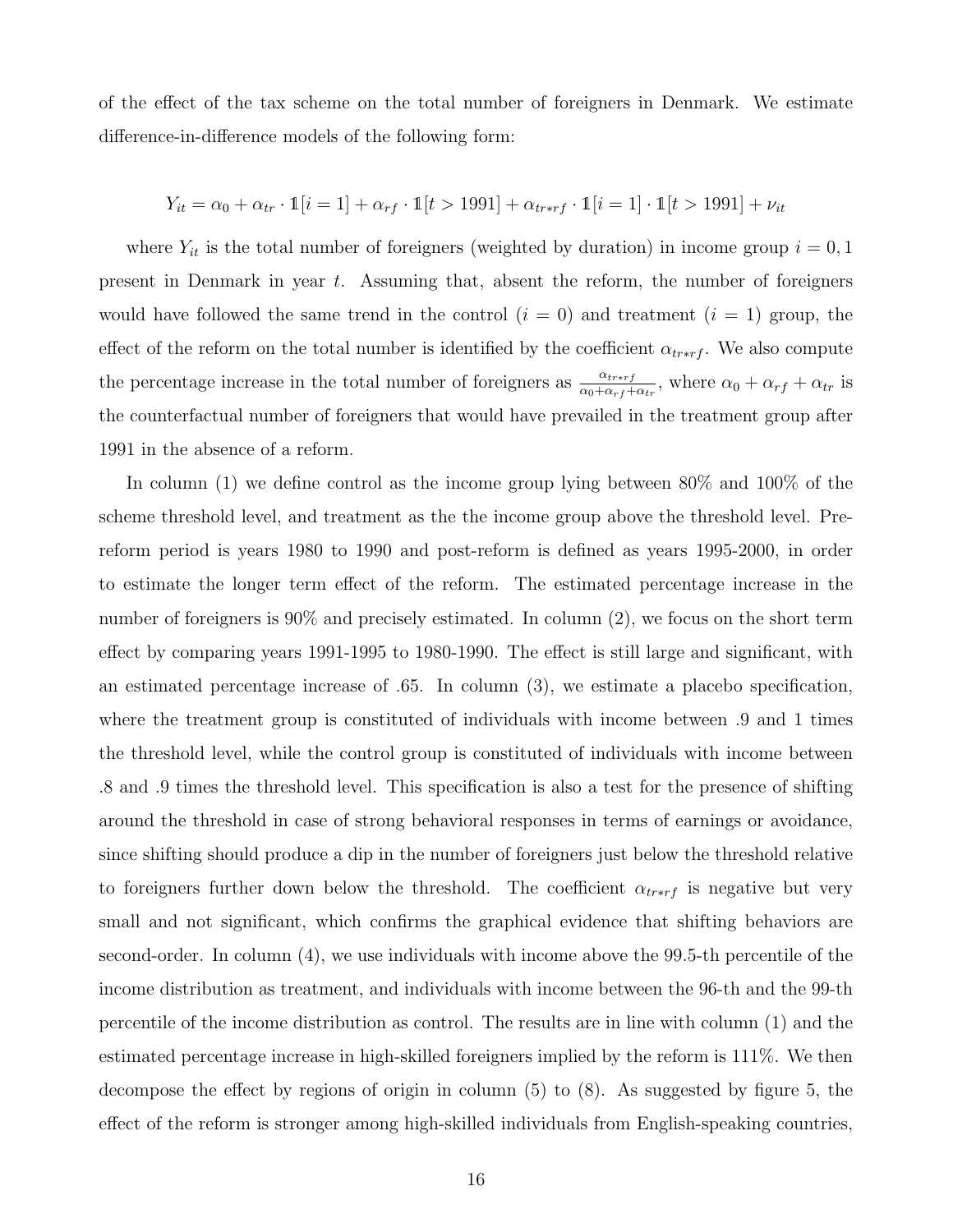with an estimated percentage increase of 112%.

#### Elasticity Estimate.

Based on the graphical evidence we have presented, we see that the number  $N$  of foreigners above the threshold increases by about 100% relative to the number of foreigners slightly to somewhat below the threshold. Our identification assumption is that all of this extra-increase is due to the introduction of the tax scheme. As discussed above, this assumption is validated by the pre-scheme data from 1980 to 1990 and with the post-scheme data when comparing various control groups below the threshold.

The average tax rate  $\tau$  in the scheme is a flat 25% while the tax rate outside scheme is around 55%. This implies that the scheme produces an increase in the net-of-tax rate from 45% to 75%, i.e., a percent increase in the net-of-tax rate of 75/45-1=67%. Hence, the global elasticity e is estimated as:

$$
e = \frac{1 - \tau}{N} \frac{\partial N}{\partial (1 - \tau)} \simeq \frac{1}{0.67} = 1.5.
$$

This is a very large elasticity. This elasticity applies for the existing scheme with its three year duration. Conceivably, the elasticity for a scheme with indefinite duration could be even higher.

This large elasticity implies that the tax revenue maximizing rate is  $\tau^* = 1/(1+e) = 40\%$ using the conventional inverse elasticity formula. When taking into account the 20% VAT tax (that applies to only to the fraction of consumption subject to the VAT rate) and the 8% payroll tax, this shows that the 25% scheme tax is not very far from the tax revenue maximizing rate.

As we discussed in the theory section, the elasticity we have estimated can be due to (a) the extensive margin of migration to Denmark of highly skilled foreigners due to lower average tax rate of the scheme, (b) the intensive margin along the earnings level margin to take advantage of the scheme that creates a notch in the individual budget set at the threshold of eligibility, (c) the intensive margin along the duration of stay margin as the scheme lasts only three years.

### 3.2 Decomposing the Global Elasticity

#### Extensive Elasticity: Arrivals in Denmark.

Next, we analyze the response along the extensive margin, namely the migration to Denmark of highly paid foreigners. Figure 9 reports the number of foreigners with earnings above the scheme eligibility threshold (treatment series) arriving each year in Denmark from 1980 to 2006. As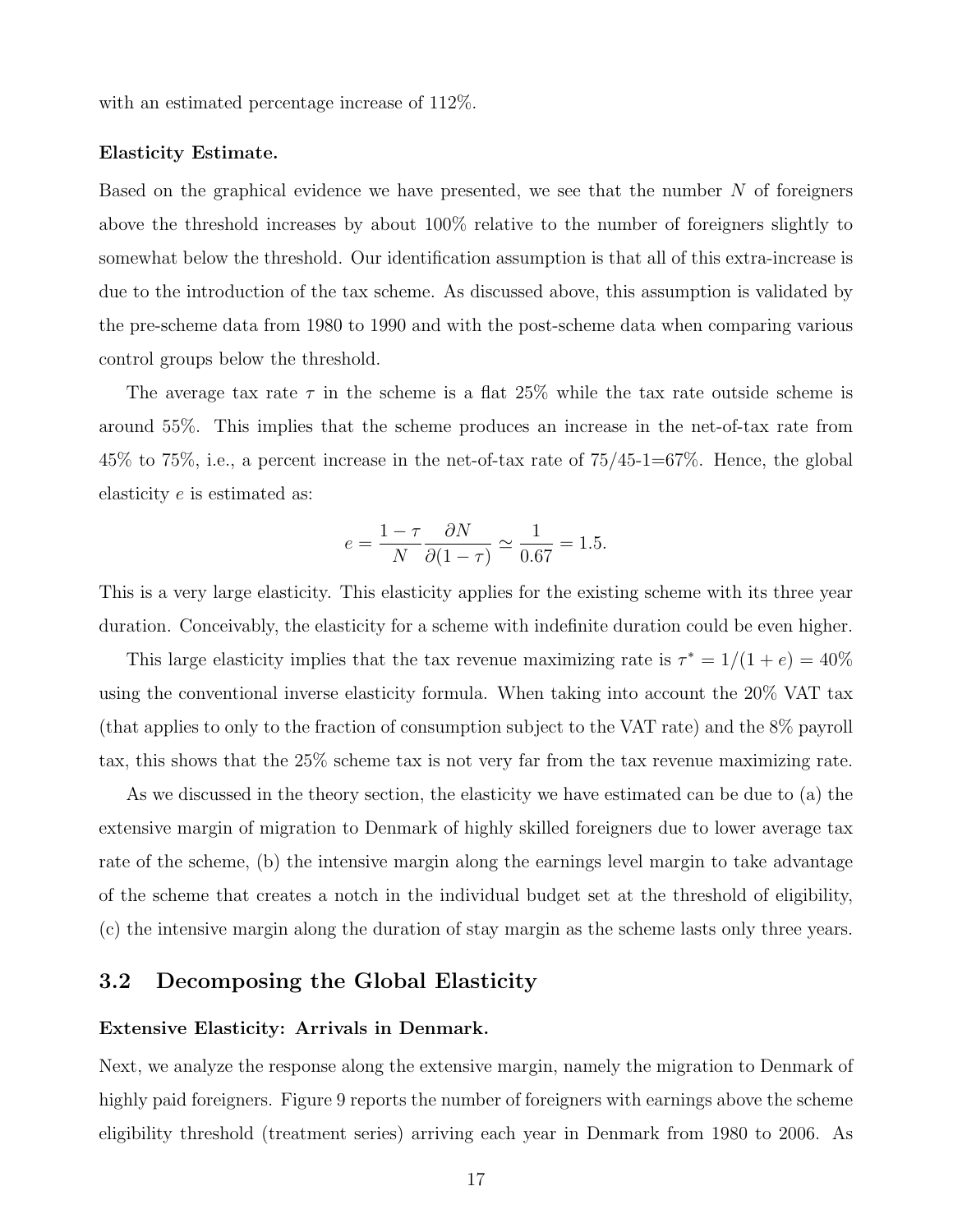control groups, it reports the number of foreigners arriving in Denmark with earnings between 80% and 90% of the threshold (control 1) and with earnings between 90% and 99.5% of the threshold (control 2). Both control series are normalized so that they match the treatment series in 1990 the year before the scheme was first implemented. The vertical line at year 1991 denotes the year the scheme was first implemented. This figure is quantitatively very similar to our initial graph with the absolute number of foreigners. It shows a slightly more than doubling of arrivals of foreigners above the threshold relative to foreigners below the threshold. This shows that the extensive arrival elasticity is even slightly higher than the global elasticity we estimated initially. The difference could be due to composition effects as people attracted to Denmark because of the scheme might have lower durations of stay than people coming to Denmark absent the scheme.

### Intensive Elasticity along the Earnings Margin

In order to analyze the intensive elasticity along the earnings level margin, we exploit the fact that the scheme creates a notch in the individual budget set as eligibility kicks in above a fixed threshold. As we described in the theory section, behavioral responses to take advantage of the notch could be along the labor supply margin (working more to earn more and qualify for the scheme) or the tax avoidance margin (adjusting the form of compensation to increase cash compensation to qualify for the scheme at the expense of other compensation). Such behavioral responses should create a piling up in the earnings density of foreigners at the earnings threshold along with a gap just below the threshold.

To examine this, Figure 10 plots such densities before the scheme was introduced (1988- 1990 in light grey) and after the scheme was introduced (1995-1997 in black). The vertical line denotes the threshold and the x-axis is normalized so that zero corresponds to the threshold. The density is smooth around the threshold before the scheme was introduced. After the scheme was introduced, the density is virtually identical below the threshold, but two differences appear above the threshold. First, the density is everywhere higher above the threshold consistent with a strong migration response at all earnings levels above the threshold. Second, there is clear bunching at the threshold, but with only a very small dip to the left of threshold. Even though the bunching is clearly visible in the figure and therefore provides very compelling evidence of a behavioral response , it is in reality very modest relative to the extremely large notch in budget set created by the scheme.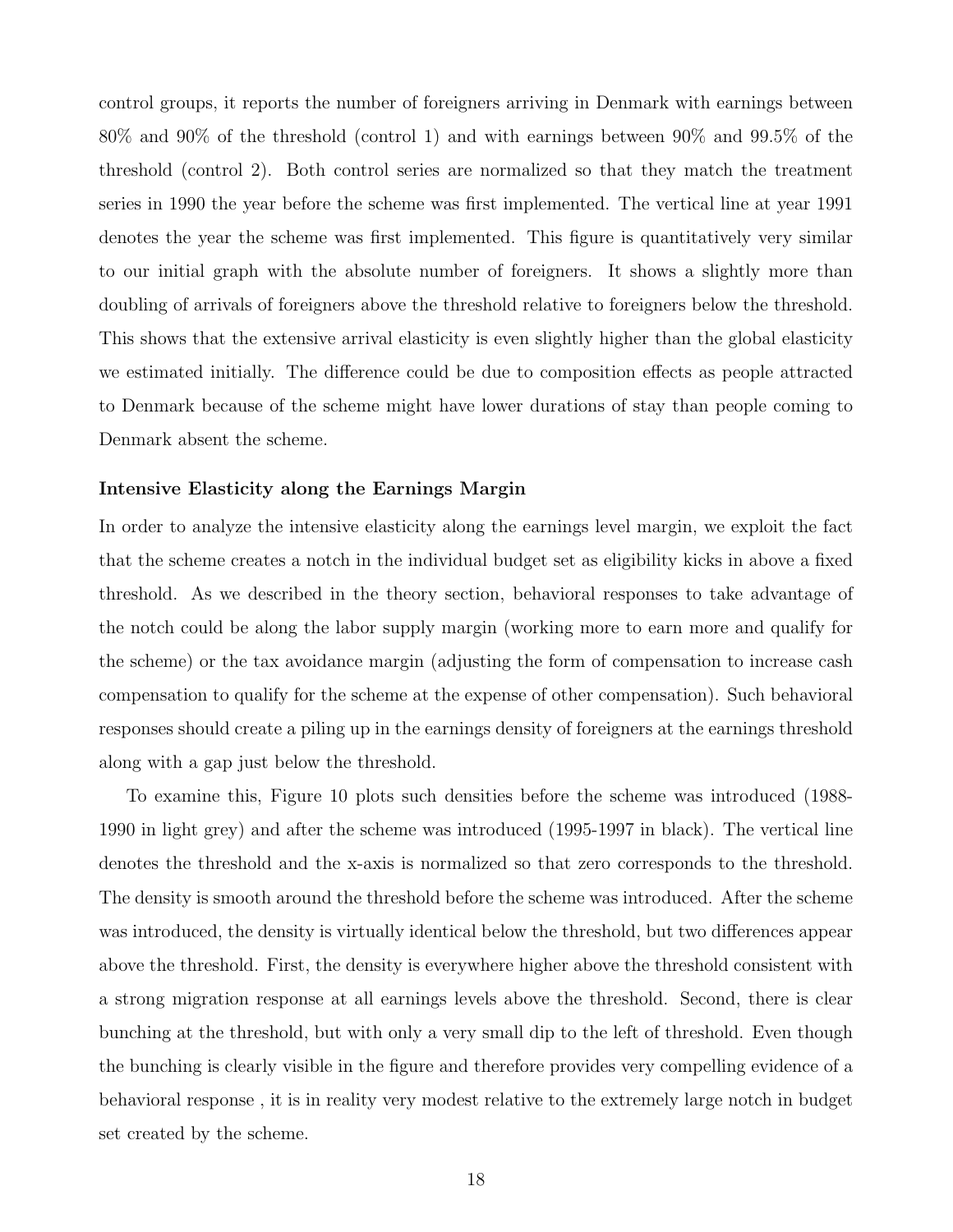Using the methodology developed by Kleven and Waseem (2011), we can estimate that the spike at the notch point translates into an elasticity of earnings with respect to the marginal net-of-tax rate that is extremely small, less than .01. This estimation assumes iso-elastic utility with no income effects in which case the intensive earnings elasticity  $e$  with respect to the marginal net-of-tax rate is determined by

$$
\frac{z^* - \Delta z^*}{z^*} = (1+e)\frac{1-\tau^s}{1-\tau^d} - e\left(\frac{z^*}{z^* - \Delta z^*}\right)^{\frac{1}{e}},
$$

where  $\tau^s$  is the average tax rate under the scheme,  $\tau^d$  is the average tax rate in the regular tax schedule,  $z^*$  is the earnings cutoff, and  $\Delta z^*$  is the earnings response by the marginal bunching individual as described in the theory section. The earnings response  $\Delta z^*$  can be determined as described in section 2.2 based on the amount of excess bunching at the notch relative to the local counterfactual density, absent the notch.

Using figure 10, we have  $\Delta z^* \simeq 10,000$  kroner as the excess mass at the notch point corresponds roughly to the density mass between the threshold and the threshold  $+ 10,000$  kroner. Moreover, we have  $z^* \simeq 550,000$  kroner (scheme eligibility threshold in the mid-1990s shown in the figure) along with average income tax rates  $\tau^d = 45\%$  below the cutoff and  $\tau^s = 25\%$  above the cutoff. Using those numbers in the formula above, we obtain  $e \simeq .004$ . This elasticity is extremely tiny as the amount of bunching, although significant, is very modest relative to the enormous change in average tax rate of 20 points at the notch.<sup>11</sup> For example, even a modest elasticity of 0.1 would translate into a  $\Delta z^*$  of around 100,000 kroner, i.e., a massively large amount of bunching.

Naturally, it is possible that this elasticity is so tiny because of large frictions in the ability of highly paid foreigners to adjust their labor supply and earnings as in the theory proposed by Chetty (2011). In the particular case of the scheme, such an adjustment needs to be negotiated between the employee and the employer before hiring takes place and while the worker is still abroad as only new immigrants are eligible for the scheme. Hence, such an agreement might be difficult to set-up unless employers actively cooperate. As scheme workers are so few, employers may not want to systematically change their behavior to accommodate them as in the theory proposed by Chetty et al. (2011) following their kink bunching analysis in Denmark. Therefore,

<sup>&</sup>lt;sup>11</sup>Kleven and Waseem (2011) obtain larger but still quantitatively small elasticities of .05-.1 for the selfemployed and .01-.04 for wage earners in the case of Pakistan where the jumps in average tax rates are much smaller, around  $1\%$ , and yet observable bunching is larger than in the case of the Danish tax scheme.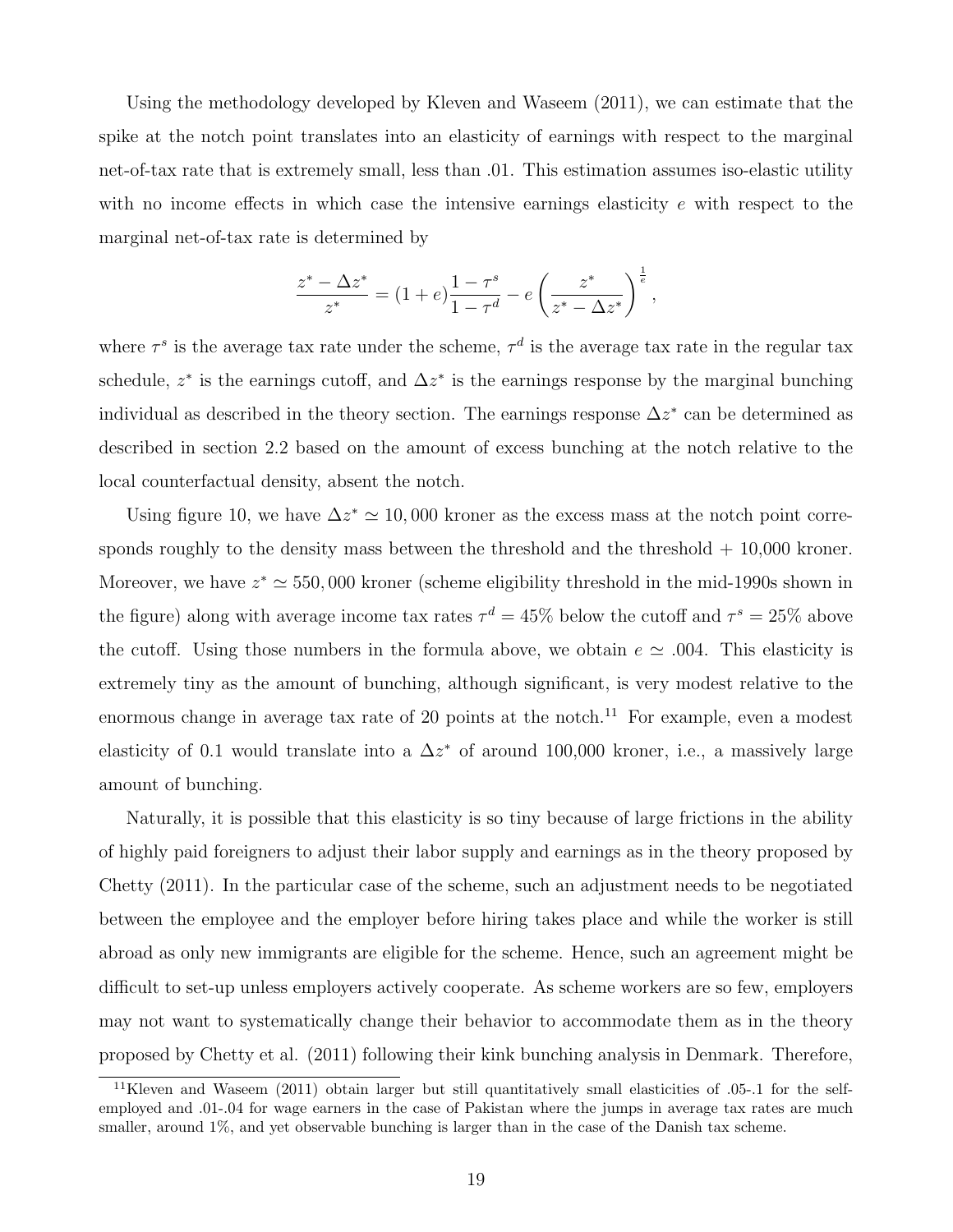our result does not imply that the intensive elasticity of earnings with respect to the net-oftax rate for highly paid foreigners is zero in all circumstances but rather that it is zero in this particular case.<sup>12</sup> In particular, this implies that firms and foreign workers are almost completely unable to game the system by manipulating earnings to take advantage of the scheme. Hence, we can conclude with great confidence that earnings manipulation or labor supply changes around the scheme notch does not affect our core migration effects that are the primary focus of our analysis.

### Intensive Elasticity along Duration Margin

In order to analyze the intensive elasticity along the duration of stay margin, we exploit the fact that the scheme creates a kink in the individual life-time budget set as the scheme lasts for only 3 years. As we explained in the theory section, a number of individuals should stay exactly 3 years and hence create bunching in the density of stay durations at 3 years. To examine this, Figure 11 reports the density of duration of foreigners with (annualized) earnings above percentile 99.5th (P99.5-100) and hence above the eligibility threshold for the scheme and earnings between percentile 96 and percentile 99 (P96-99) and hence below the eligibility threshold for the scheme. Panel A is for years 1991-2005 (after the scheme was implemented) while Panel B is a control graph for years 1980-1990 (before the scheme was implemented). There is a clear spike at 3 years only in the upper group eligible for the scheme after the scheme was implemented providing very strong compelling evidence of an intensive response along the duration margin.

However, the spike is small relative to the large change in marginal incentives created the scheme. Figure 12 depicts the density of duration of foreigners with (annualized) earnings above percentile 99.5th for years 1991-2005, zooming around the 3-year cut-off date. The excess bunching at the kink represents about 2 month = 2/12 year of density. Let us denote by  $\Delta y^*$ this excess bunching (expressed in duration density equivalent terms). Using the methodology of Saez (2010), the intensive elasticity  $e^I$  can be estimated using the formula

$$
e^{I} \simeq \frac{\log(1 + \Delta y^* / y^*)}{\log((1 - \tau_s)/(1 - \tau_d))} = \frac{\log(1 + 2/36)}{\log((1 - .25)/(1 - .55))} = .106
$$

where  $\tau_s = .25$  is the average tax rate on the scheme and  $\tau_d = .55$  is the average tax rate on the

<sup>&</sup>lt;sup>12</sup>Recent estimations of intensive elasticities of earnings among all workers in Denmark from Chetty et al. (2011) and Kleven and Schultz (2011) based on very compelling bunching evidence and tax reforms evidence (respectively) find positive but modest elasticities around 0.1 still much smaller than the migration elasticity we have found.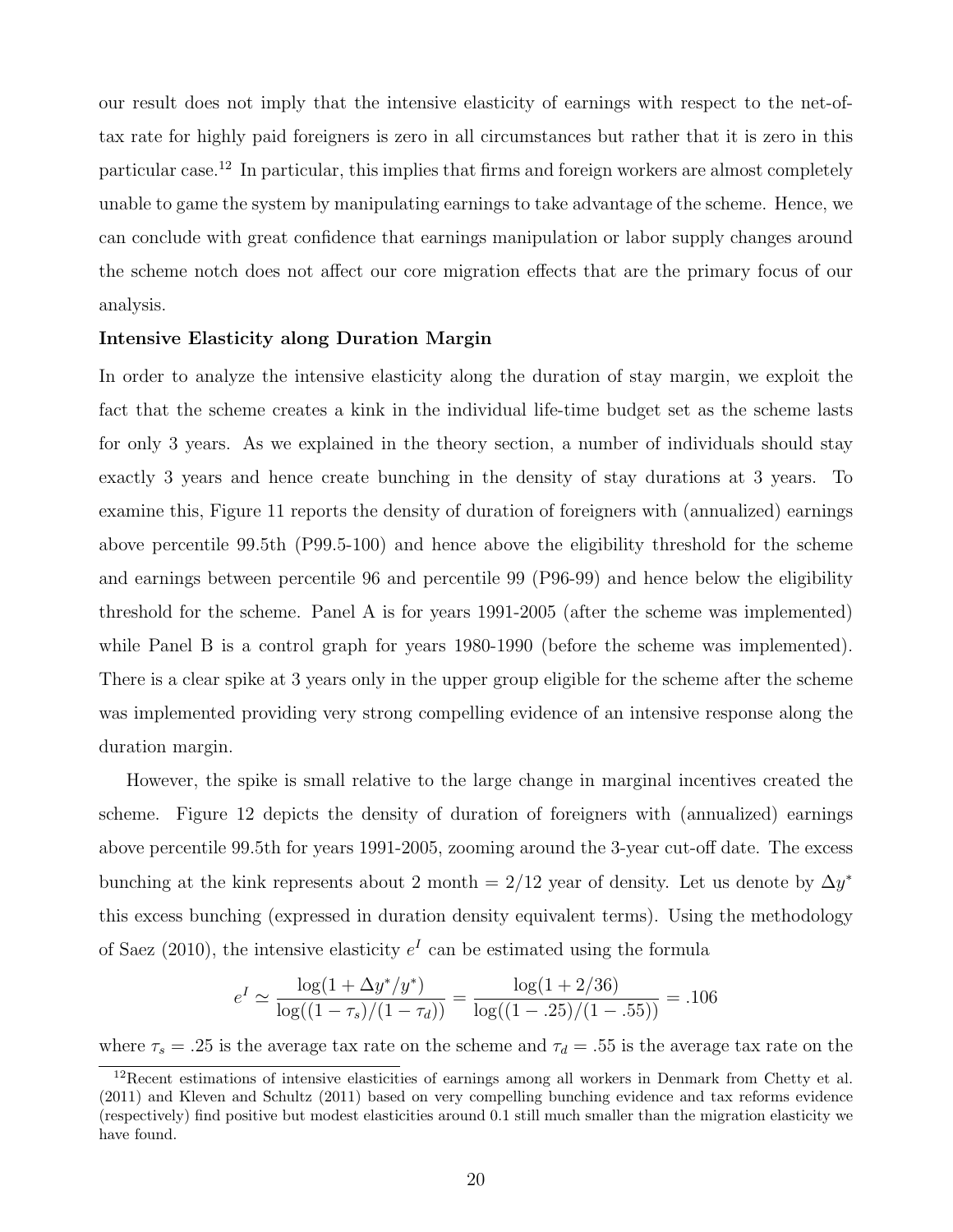regular schedule. This formula applies for large changes in marginal incentives (as is the case for the scheme) for iso-elastic utilities with no income effects. Therefore, the intensive elasticity along the duration margin is also very small relative to the total elasticity.

# 4 Conclusion and Future Work

Our paper has analyzed the effects of income taxation on the international migration of top earners using the Danish tax scheme introduced in 1991 that offers preferential tax treatment to highly paid migrants to Denmark. This scheme offers a unique opportunity to credibly estimate elasticities of international mobility with respect to tax rates. Using population wide Danish administrative tax data, we have shown that the scheme doubled the number of highly paid foreigners in Denmark relative to slightly less paid ineligible foreigners, which translates into a very large elasticity of migration with respect to the net-of-tax rate around 1.5. We have shown that there is a significant but quantitatively very small response along the intensive earnings margin (work effort or earnings manipulation through tax avoidance). There is also evidence of sharp bunching of durations of stay of highly paid foreigners at the three year duration limit which translates into a significant but quantitatively small intensive elasticity of duration with respect to the net-of-tax rate. In the end, the migration elasticity is much more larger than the conventional within country elasticity of earnings with respect to the net-of-tax rate. As is the case for wealth mobility across countries (Kanbur and Keen, 1993), it is conceivable that elasticities are particularly large from small countries–such as Denmark–and that those small countries have the most to gain from preferential tax schemes for foreigners. Hence, "tax heavens" for highly skilled workers are likely to generate severe tax competition across European countries and severely limit the ability of European governments to use progressive taxation. This will require international coordination and the design of rules regulating such special schemes particularly in the European union.

Another important rationale put forward by Danish tax authorities as well as other European governments which have adopted similar preferential tax scheme for highly paid foreigners is that highly skilled workers generate positive externalities on their co-workers and the economy at large. The analysis of spillovers from human capital through knowledge diffusion has a long tradition in economics dating back to Marshall (1890) and has been used extensively in theoretical endogenous growth models. There is also substantial work in the urban economics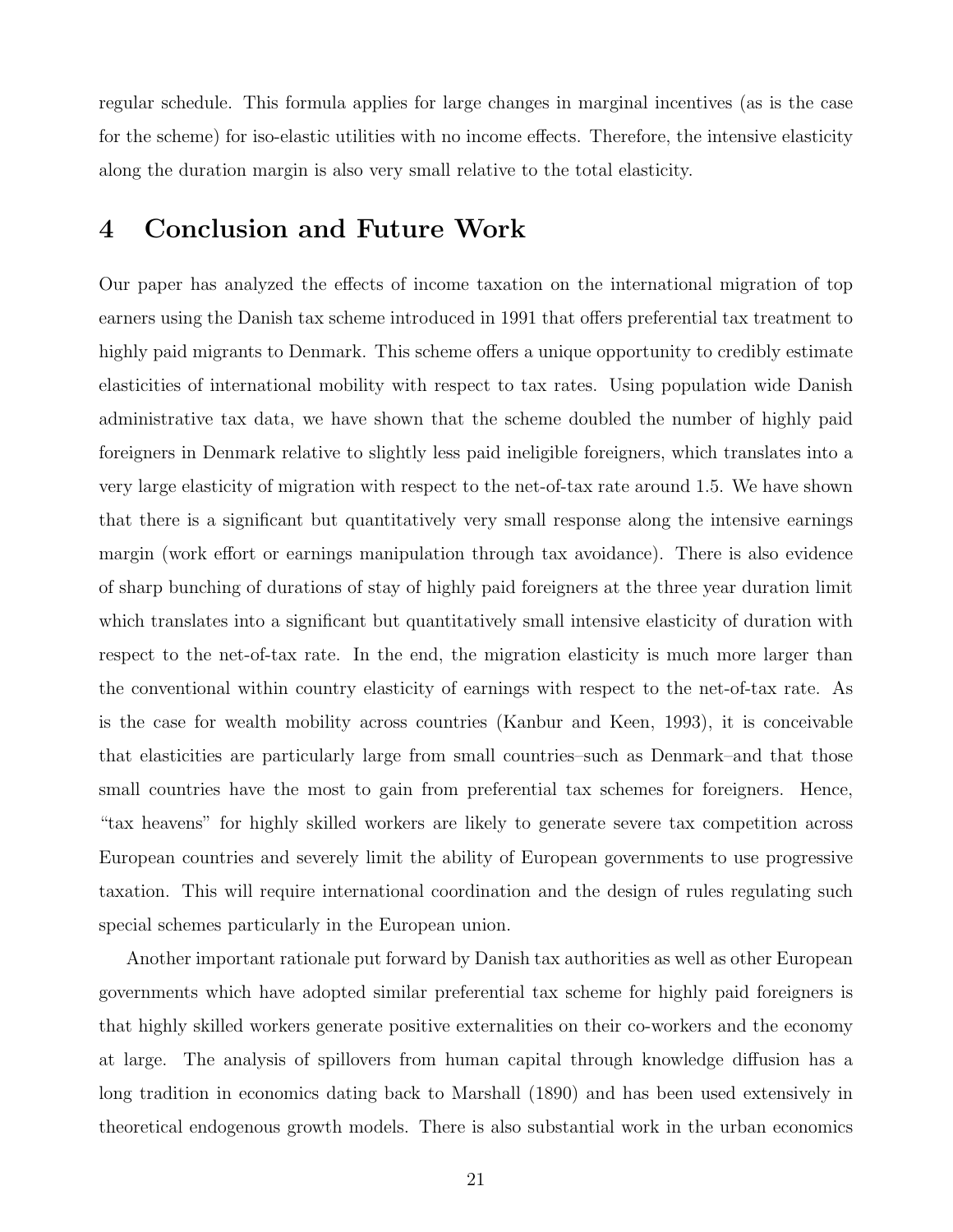literature trying to uncover such spillover effects empirically (see e.g., Moretti, 2004). The Danish scheme creates a large and exogenous influx of highly skilled workers in the Danish economy, concentrated among specific industries. Therefore, in future work, we hope to make progress on estimating spillovers of scheme workers on co-workers and broader economic growth in two ways.

First, we could use a Bartik type instrument measure for the exposure of each industry or firm to the scheme. The instrument would be the fraction of highly paid foreign workers in the industry or individual firm just before the introduction of the scheme. This would allow us to measure the effect of attracting scheme workers on wage dynamics of domestic workers or non eligible foreigners as well as firms' hiring and growth behavior. Second, we plan to study specifically the researcher part of the scheme that we have not analyzed in this paper. We plan to analyze the effect of the influx of researchers in Denmark on the patents, publications, and placement of Ph.D. candidates of Danish research centers vs. comparable European countries such as Sweden. The comparison could be done across academic fields using the pre-scheme fraction of foreign researchers across fields.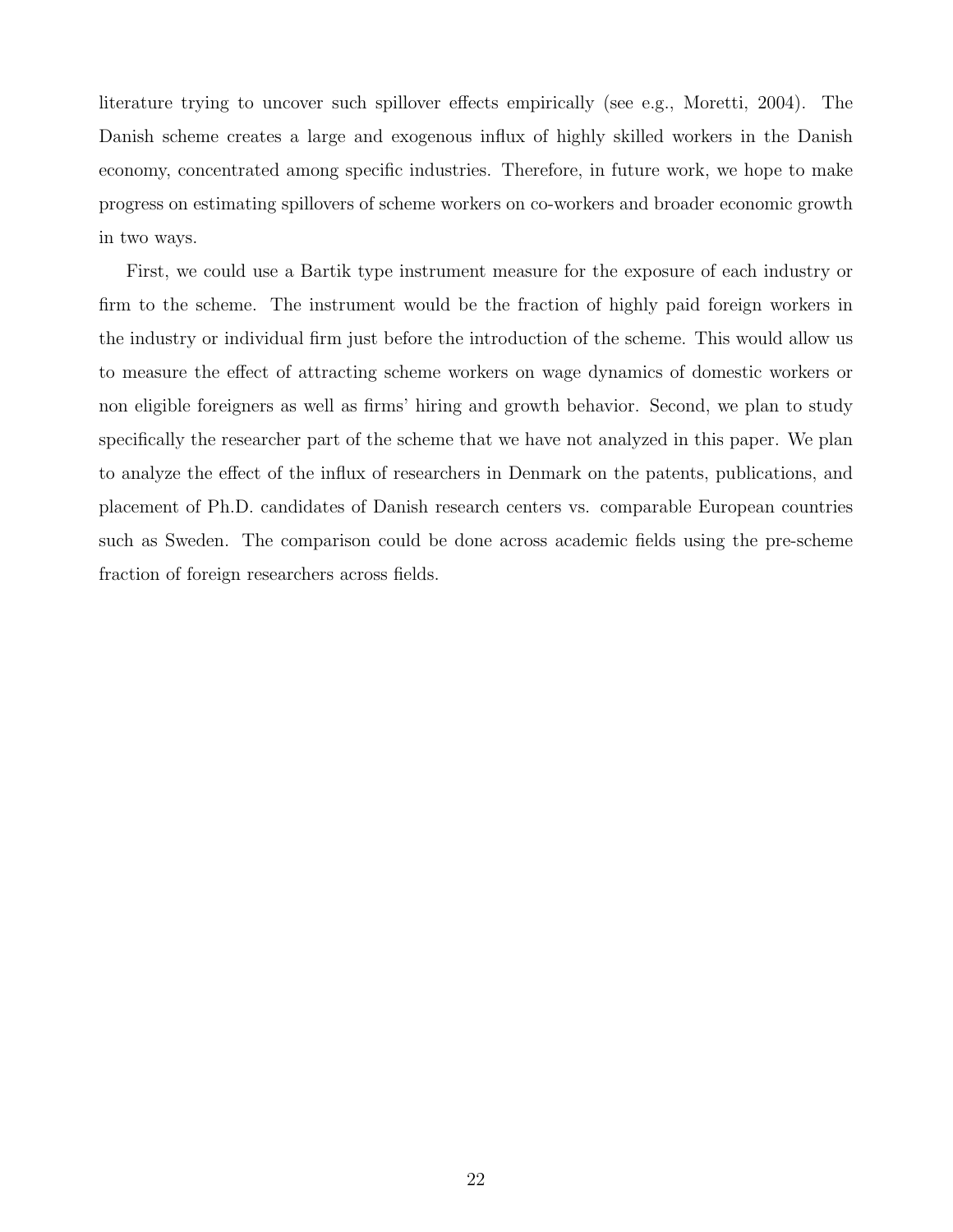# References

Bakija, J. M., and J. B. Slemrod. (2004) "Do the Rich Flee from High State Taxes? Evidence from Federal Estate Tax Returns," NBER Working Paper No. 10645.

Blundell, R. and T. MaCurdy (1999). "Labor Supply: A Review of Alternative Approaches," in O. Ashenfelter and D. Card (eds.), Handbook of Labor Economics, Volume 3A, North-Holland, Amsterdam.

Borjas, G. J. (1999). "The economic analysis of immigration." In: Orley C. Ashenfelter and David Card, Ed(s), *Handbook of Labor Economics*, Elsevier: Amsterdam, Volume 3A.

Borjas, G. J. (1999b). "Immigration and Welfare Magnets", Journal of Labor Economics 17(4), Part 1, 607-637.

Chetty, Raj (2011). "Bounds on Elasticities with Optimization Frictions: A Synthesis of Micro and Macro Evidence on Labor Supply", forthcoming Econometrica.

Chetty, Raj, John Friedman, Tore Olsen, and Luigi Pistaferri (2011). "Adjustment Costs, Firm Responses, and Micro vs. Macro Labor Supply Elasticities: Evidence from Danish Tax Records," Quarterly Journal of Economics 126(2): 749-804.

Feldstein, M. and M. V. Wrobel (1998). "Can state taxes redistribute income?" Journal of Public Economics 68, 369-396.

Gordon, R. H. and J. R. Hines (2002). "International taxation," in A. Auerbach and M. Feldstein (eds.), Handbook of Public Economics, Volume 4, North-Holland, Amsterdam.

Kanbur, Ravi and Michael Keen (1993). "Tax Competition and Tax Coordination When Countries Differ in Size," American Economic Review 83(4), 877-892.

Kirchgassner, G, and W. W. Pommerehne (1996). "Tax harmonization and tax competition in the European Union: Lessons from Switzerland," Journal of Public Economics 60, 351-371.

Kleven, Henrik J., Camille Landais, and Emmanuel Saez (2010). "Taxation and International Migration of Superstars: Evidence from the European Football Market." NBER Working Paper No. 16545.

Kleven, Henrik J. and Esben A. Schultz (2011). "Estimating Taxable Income Responses using Danish Tax Reforms." LSE Working Paper, August 2011.

Kleven, Henrik J. and Mazhar Waseem (2011). "Behavioral Responses to Notches: Evidence from Administrative Tax Records in Pakistan." LSE Working Paper, November 2011.

Liebig, T., P. A. Puhani, and A. Sousa-Poza (2007). "Taxation and Internal Migration: Evidence from the Swiss Census using Community-Level Variation in Income Tax Rates," Journal of Regional Science 47(4), 807–836.

Marshall, Alfred. (1890) Principles of economics, New York: Macmillan.

Meyer, Bruce (2000). "Do the Poor Move to Receive Higher Welfare Benefits?", Working Paper.

**Mirrlees, James A.** (1982). "Migration and Optimal Income Taxes." *Journal of Public Eco*nomics 18, 319-41.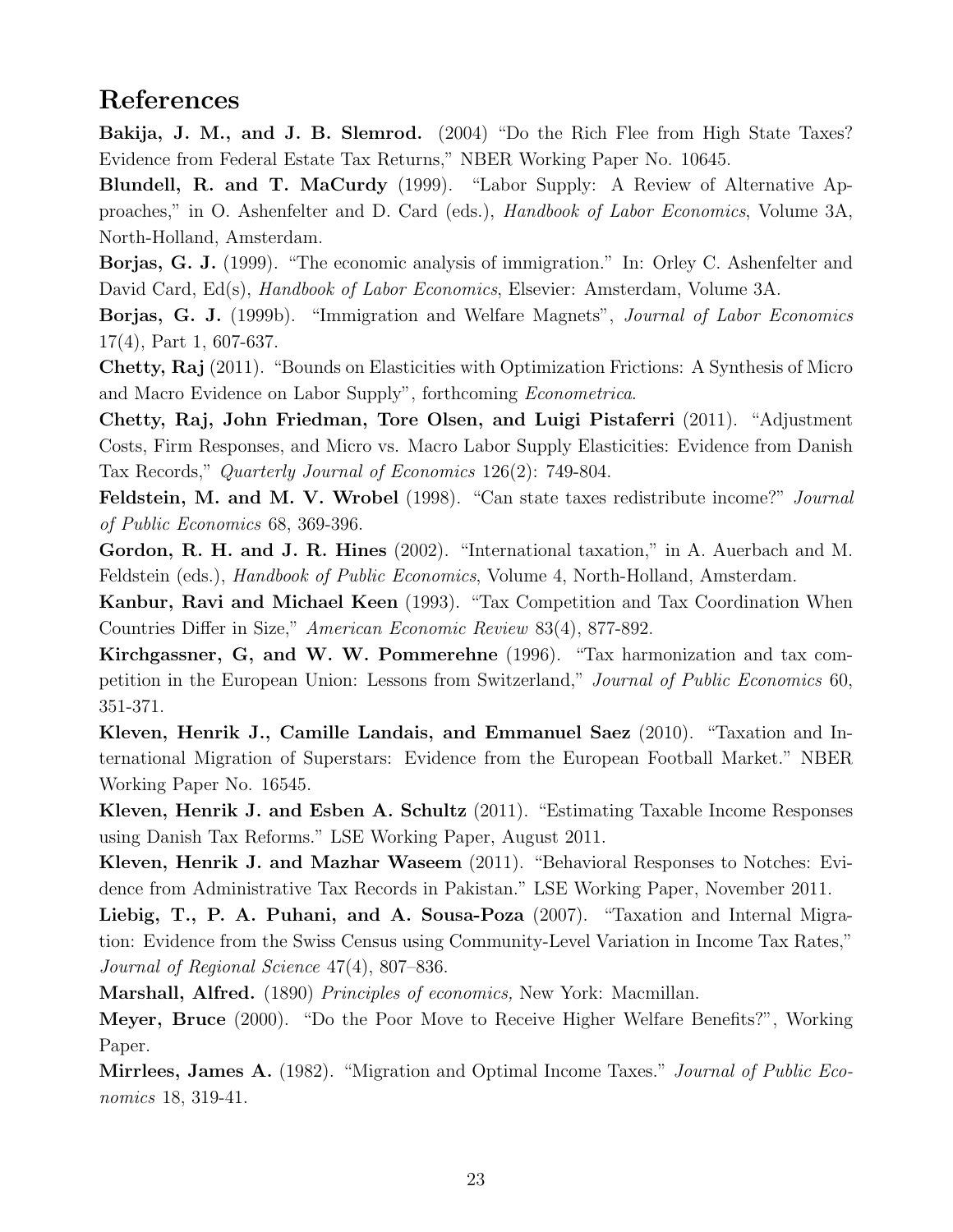Moretti, Enrico. (2004). "Workers' Education, Spillovers and Productivity: Evidence from Plant-Level Production Functions," American Economic Review 94(3).

Saez, Emmanuel. (2010). "Do Taxpayers Bunch at Kink Points?" American Economic Journal: Economic Policy 2(3), 180-212.

Saez, E., J. Slemrod, and S. Giertz (2011). "The Elasticity of Taxable Income with Respect to Marginal Tax Rates: A Critical Review."Journal of Economic Literature.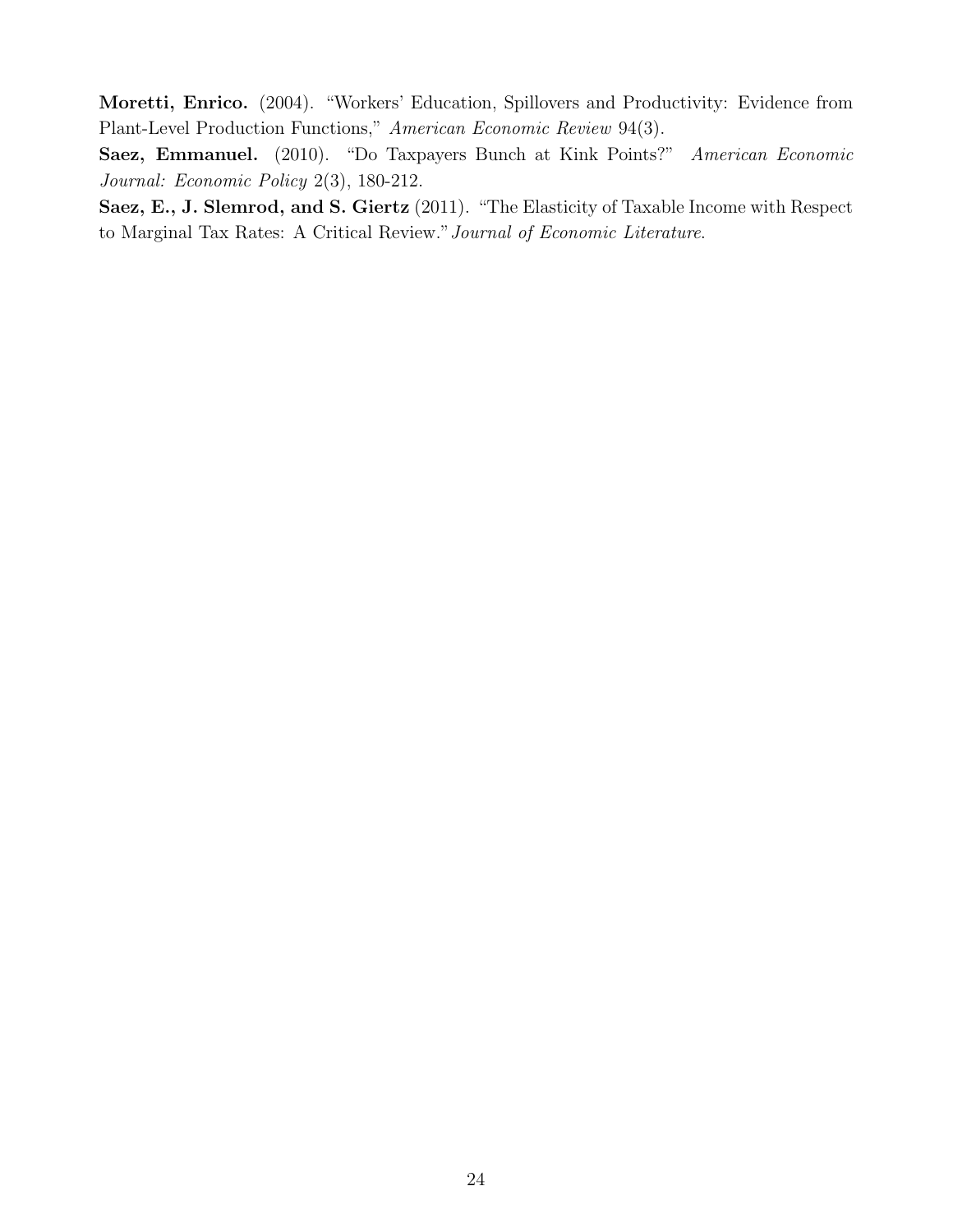

#### **Panel A: Bunching at the Duration Kink**

**Panel B: Bunching at the Earnings Notch**



Figure 1: Duration and Earnings Responses to the Foreigner Tax Scheme in Denmark

The Figure illustrates behavioral responses to the duration kink (Panel A) and the earnings notch (Panel B). Panel A depicts the kink created by the scheme in the life-time budget defined over duration  $y$  of stay in Denmark and net consumption. The blue solid line budget represents the scheme where the slope is higher up to duration  $y^* = 3$  years and lower afterwards. The grey dashed line budget represents a scheme with indefinite duration. A scheme a finite duration generates bunching at the  $y^* = 3$  year duration as all individuals with preferences in between individual L and individual H bunch at the kink. Panel B depicts the notch created by the scheme at the eligibility earnings threshold  $z^*$  in the budget set of the individual (solid blue line). The notch creates piling up of individuals at the eligibility threshold and a corresponding gap in the density distribution just below the notch.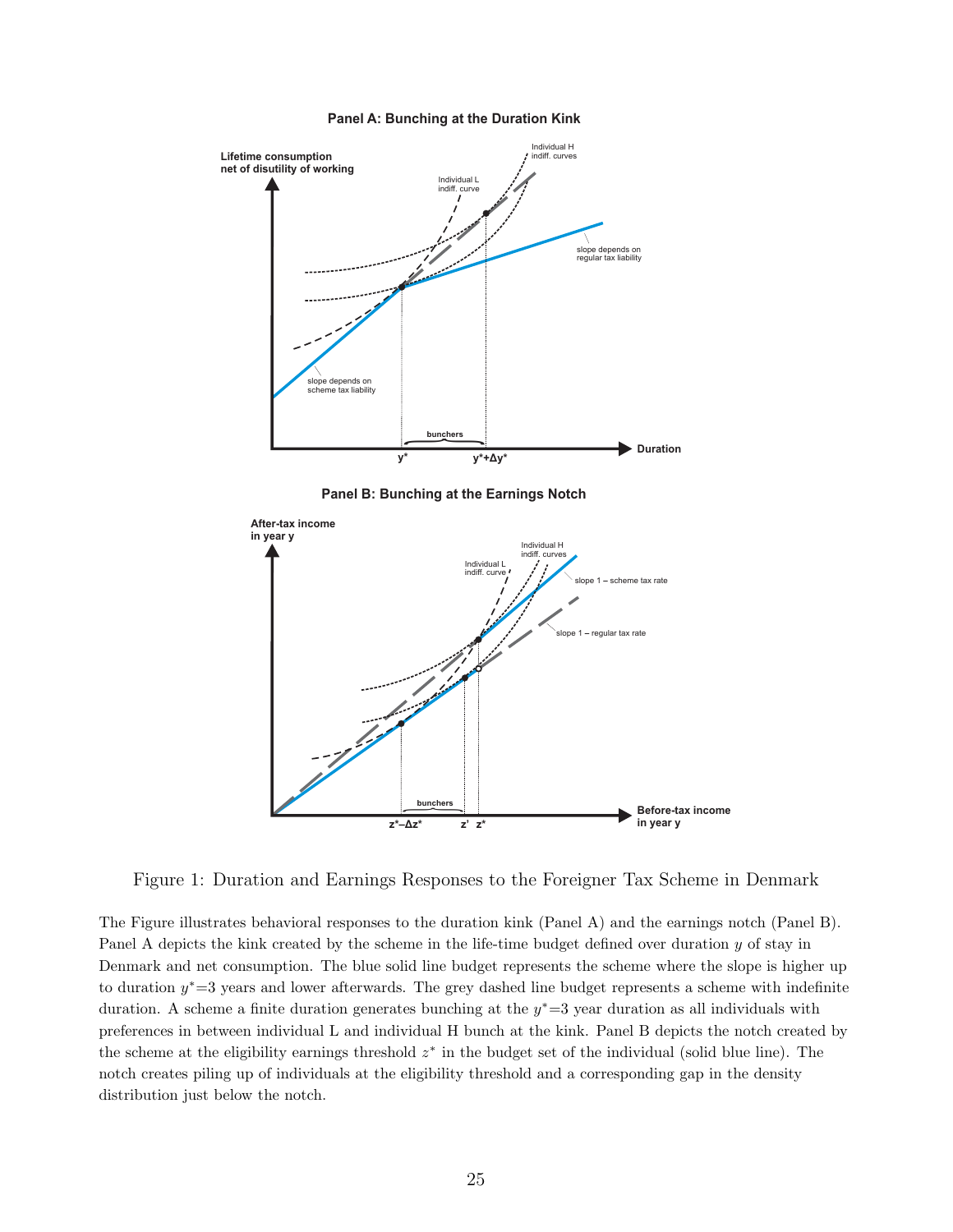

Figure 2: Citizenship of Scheme Beneficiaries, 1991-2006

The Figure reports the composition of beneficiaries of the tax scheme (excluding researchers) by country of citizenship (at the time of scheme) across all years 1991 to 2006.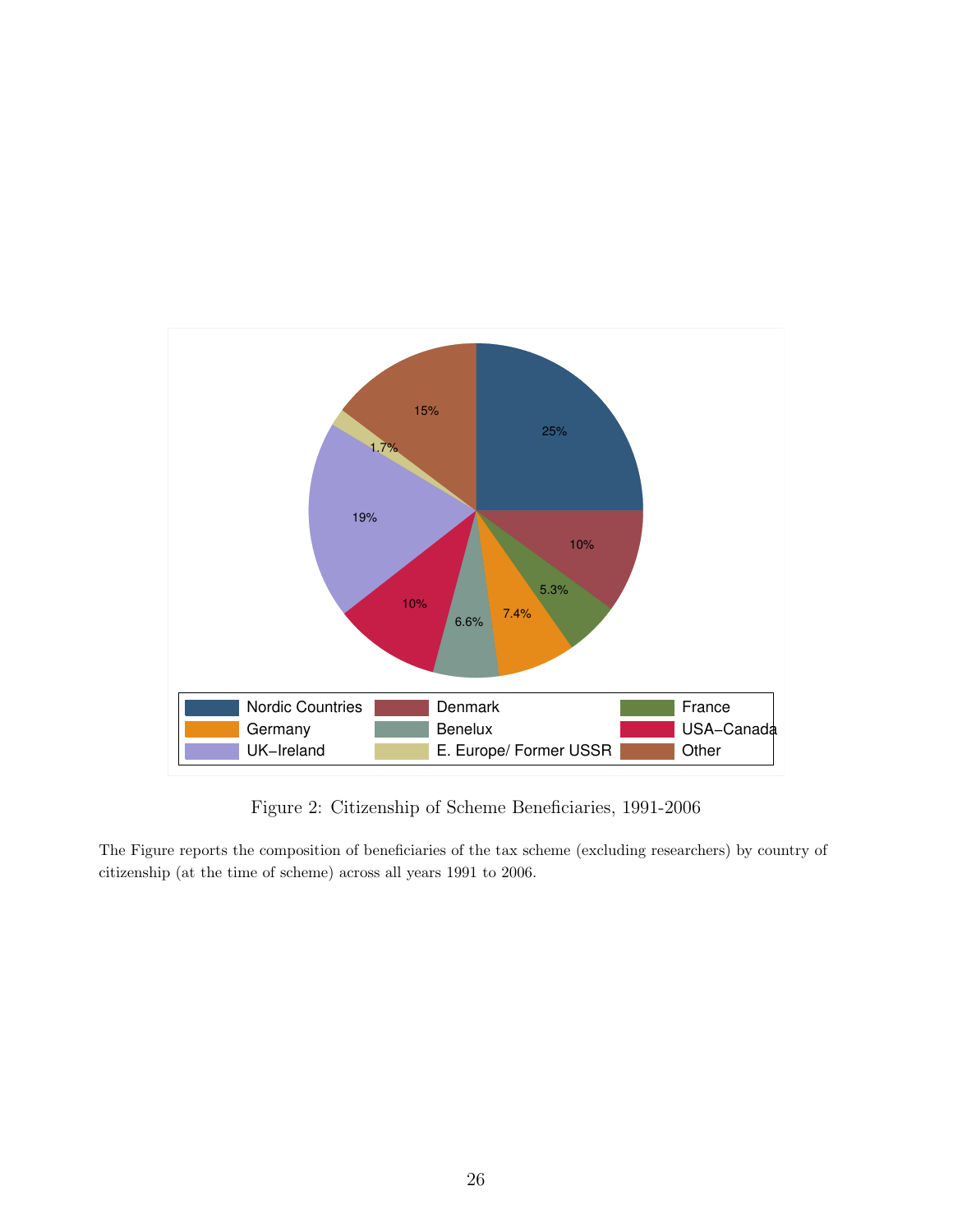

Figure 3: Scheme Take-up rate for eligible foreigners upon arrival

The Figure reports the take-up rate for the scheme among foreigners arriving in Denmark with (annualized) earnings above the eligibility threshold and who have not paid taxes in Denmark over the last 3 years.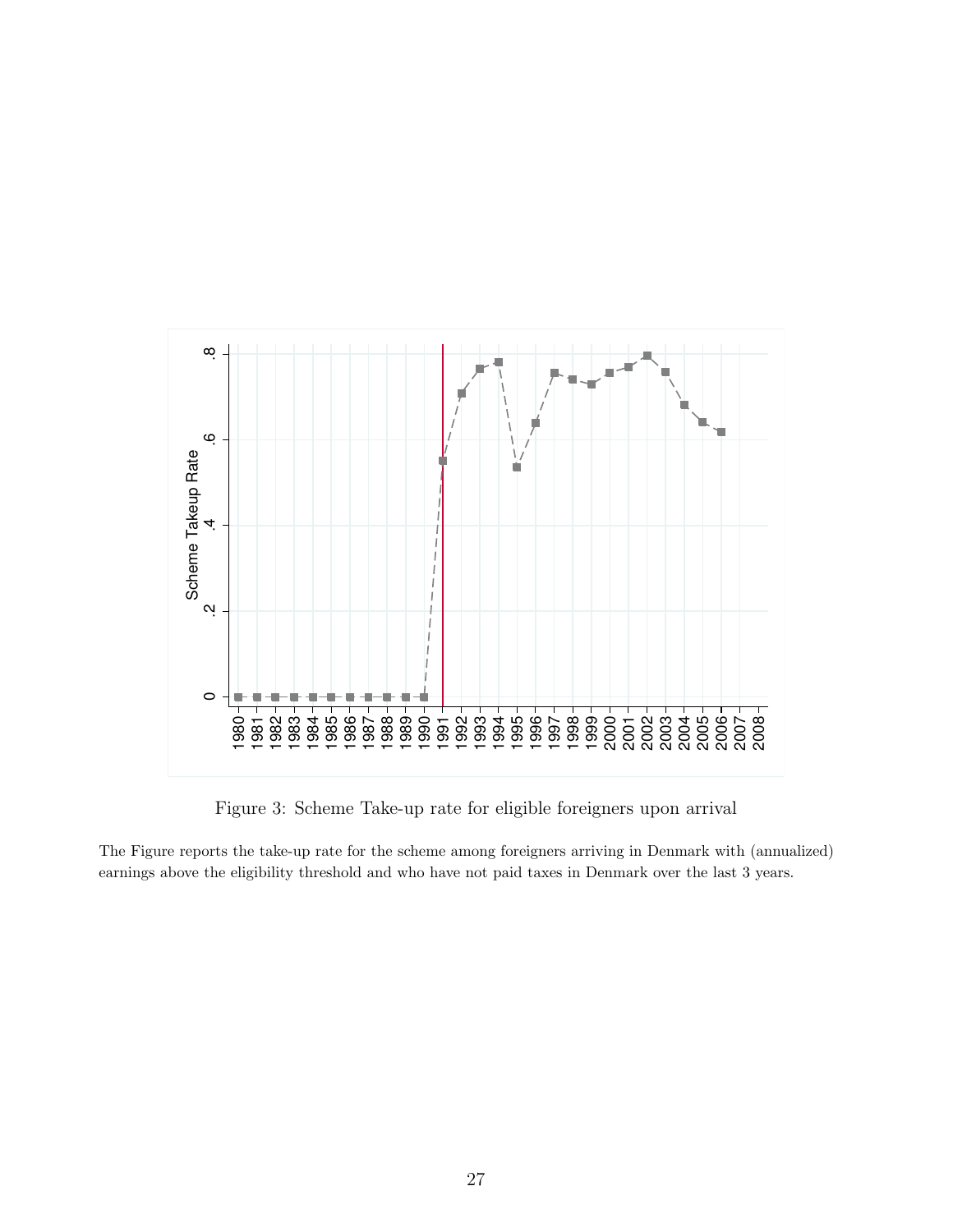

Figure 4: Total number of foreigners in different income groups

The Figure reports the number of foreigners with earnings above the scheme eligibility threshold (treatment series) from 1980 to 2006. As control groups, it reports the number of foreigners in Denmark with earnings between 80% and 90% of the threshold (control 1) and with earnings between 90% and 99.5% of the threshold (control 2). Both control series are normalized so that they match the treatment series in 1990–the year before the scheme was first implemented. The vertical line at year 1991 denotes the year the scheme was first implemented (the scheme was enacted in 1992 and applied retrospectively to all contracts starting after June 1991). All numbers are weighted by duration of stay during the year for part-year foreign residents and earnings are also annualized for part-year residents.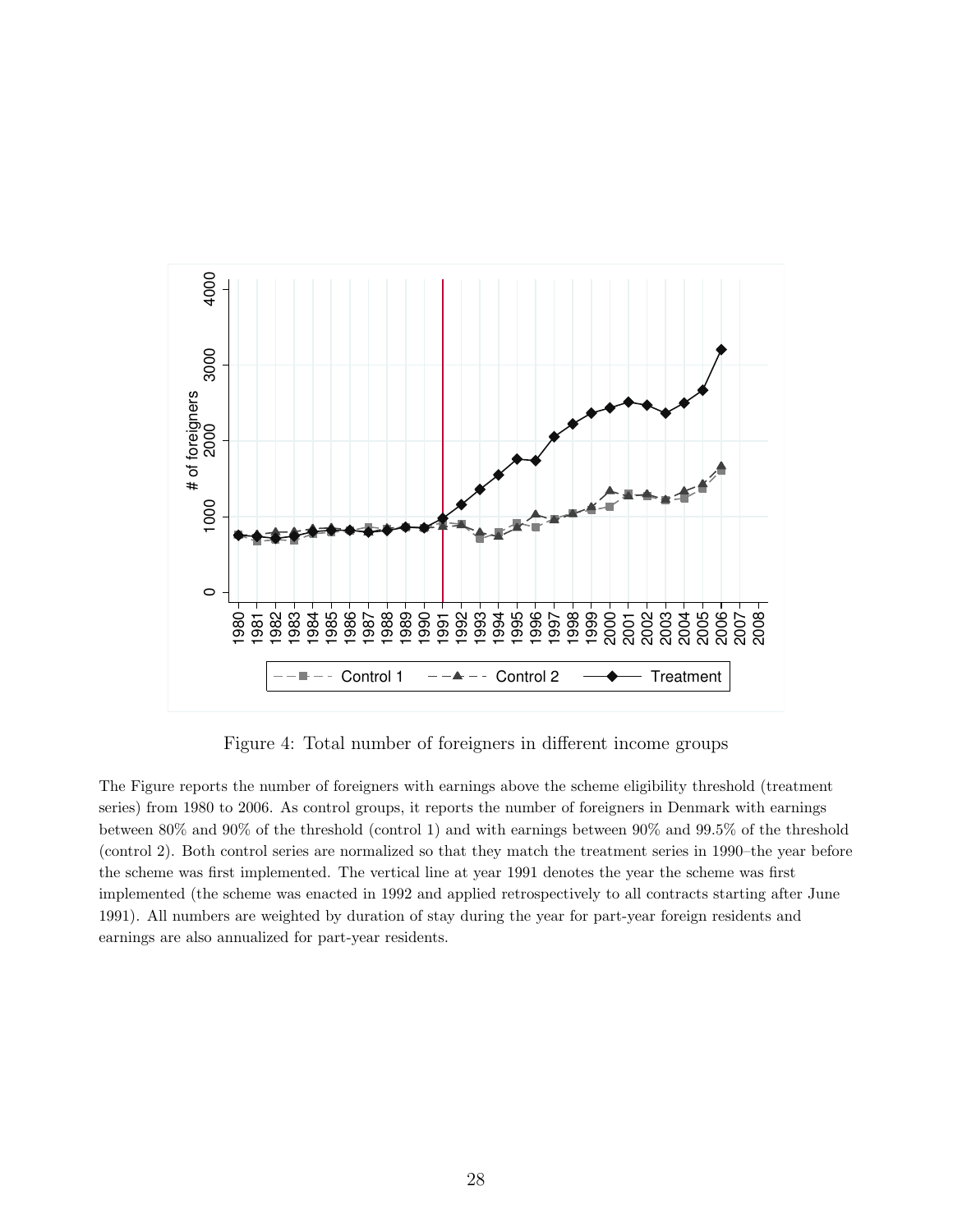

Figure 5: Total Number of foreigners in different income groups by regions of origin

The Figure reports total number of foreigners with earnings above the scheme eligibility threshold (treatment series) from <sup>1980</sup> to <sup>2006</sup> by country group of origin. As control groups, it reports the number of foreigners in Denmark with earnings between 80% and 99.5% of the threshold (control). All seriesare normalized to 1 in 1990–the year before the scheme was first implemented. The vertical line at year 1991 denotes the year the scheme was first implemented (the scheme was enacted in <sup>1992</sup> and applied retrospectively to all contracts starting after June 1991). All numbers are weighted by durationof stay during the year for part-year foreign residents and earnings are also annualized for part-year residents. Nordic Countries=Finland, Iceland,Norway, Sweden. English Speaking= Australia, Canada, Ireland, New Zealand, UK, US. Continental Europe= all other European countries excluding former communist Republics.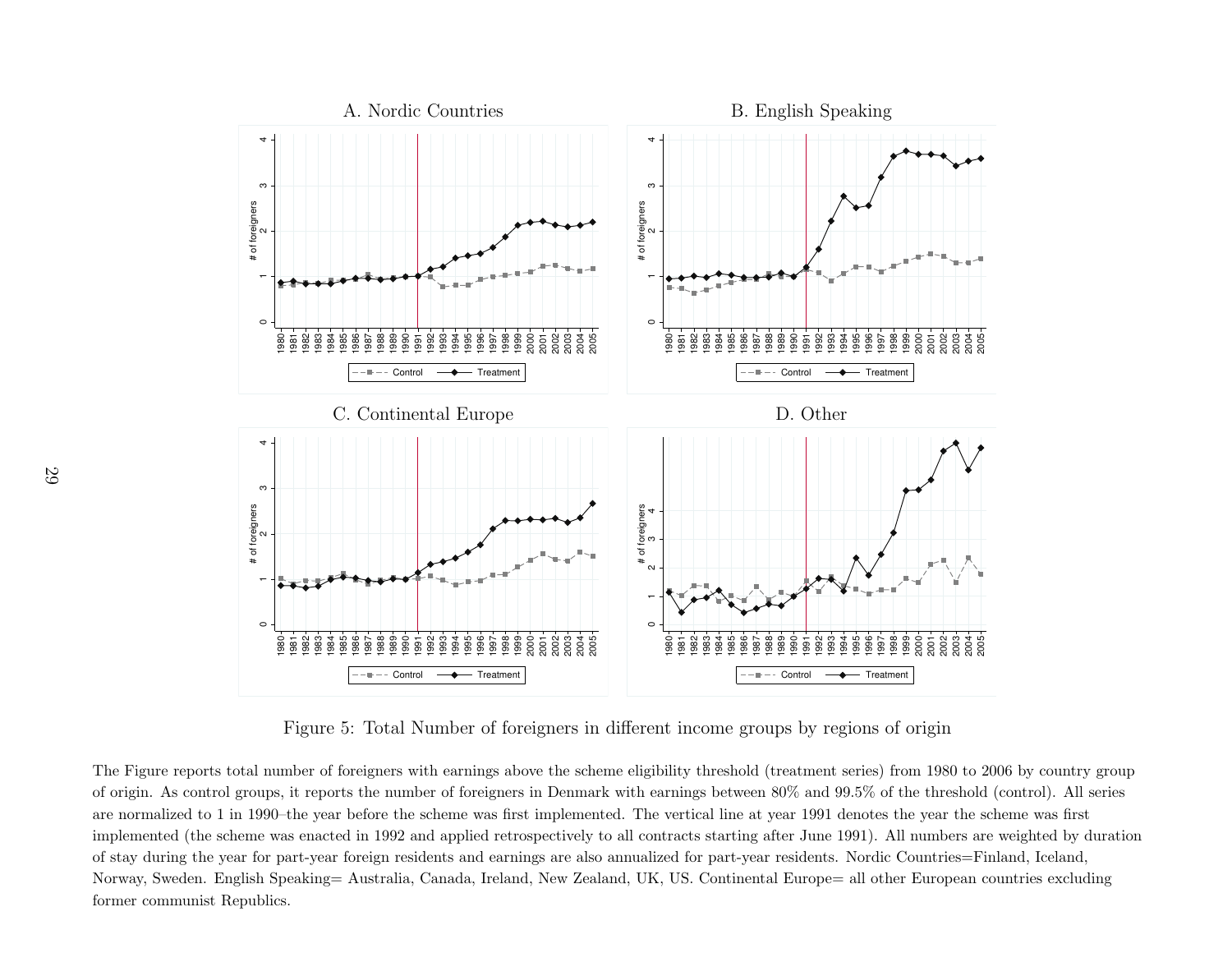

Figure 6: Average Earnings of Danish workers in different fractiles

The Figure plots average real earnings in various upper percentile groups both below and above the threshold among Danish citizens with positive earnings (normalized to 1 in 1990). P96-97 denotes all individuals between the 96th and 97th percentile, etc. The goal of this figure is to show that there were no widening of the upper part of the Danish earnings distribution during this period as all series grow at the same rate. The threshold for eligibility to the scheme is always between the 99th and the 99.5th percentile. The vertical line at year 1991 denotes the year the scheme was first implemented.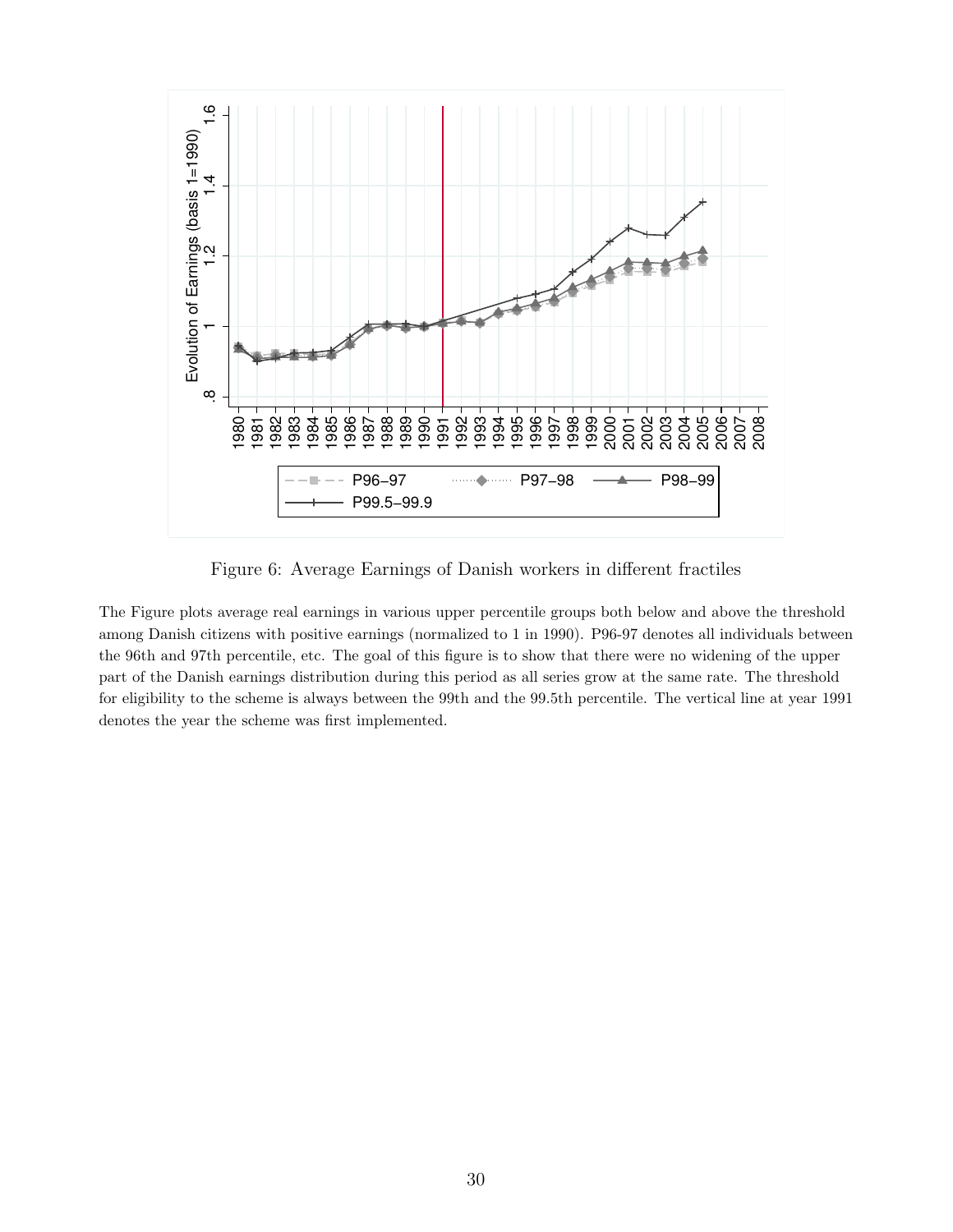

Figure 7: Evolution of the Level of the Scheme Income Threshold in the Income Distribution

The Figure reports the evolution of the level of the income threshold in the distribution of income in Denmark. The threshold for eligibility to the scheme always lies between the 99th and the 99.5th percentile, but as more foreigners enter the country with income above the threshold, the fraction of individuals with income above the eligibility threshold increases over time.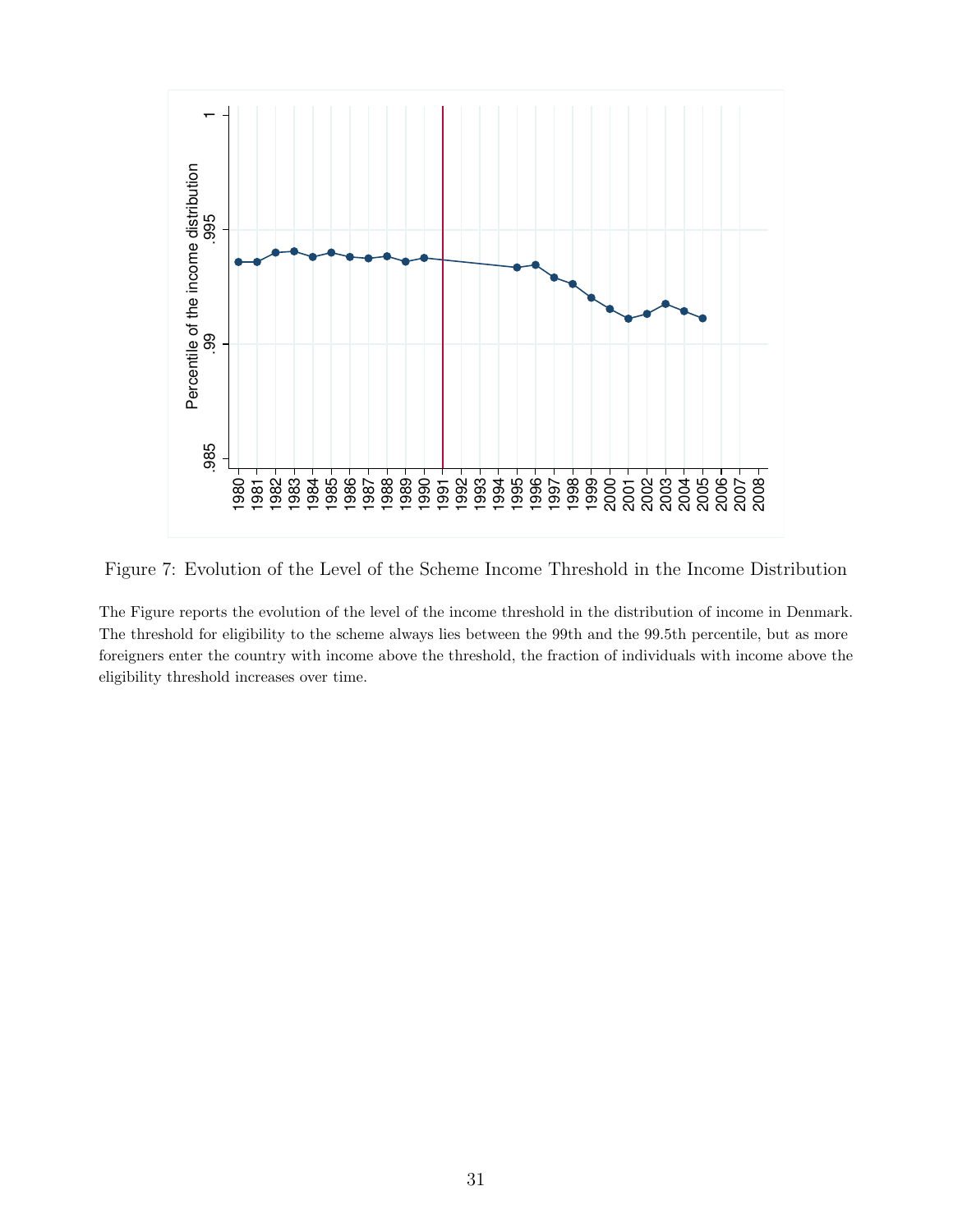

Figure 8: Total number of foreigners in different earnings groups

Panel A of the Figure plots the fraction of foreigners in various upper percentile groups of the distribution of earnings (including both Danish citizens and foreigners) from 1980 to 2005. The threshold for eligibility to the scheme is always between the 99th and the 99.5th percentile. P96-97 denotes all individuals between the 96th and 97th percentile, etc. There is a gap in 1991-1994 for the top two groups because the scheme related data does not provide scheme earnings for those years. Panel B repeats the same graph but normalizing the series to one in 1990 (just before the scheme introduction) to assess relative trends. The vertical line at year 1991 denotes the year the scheme was first implemented. Individuals are weighted by duration of stay for part-year residents.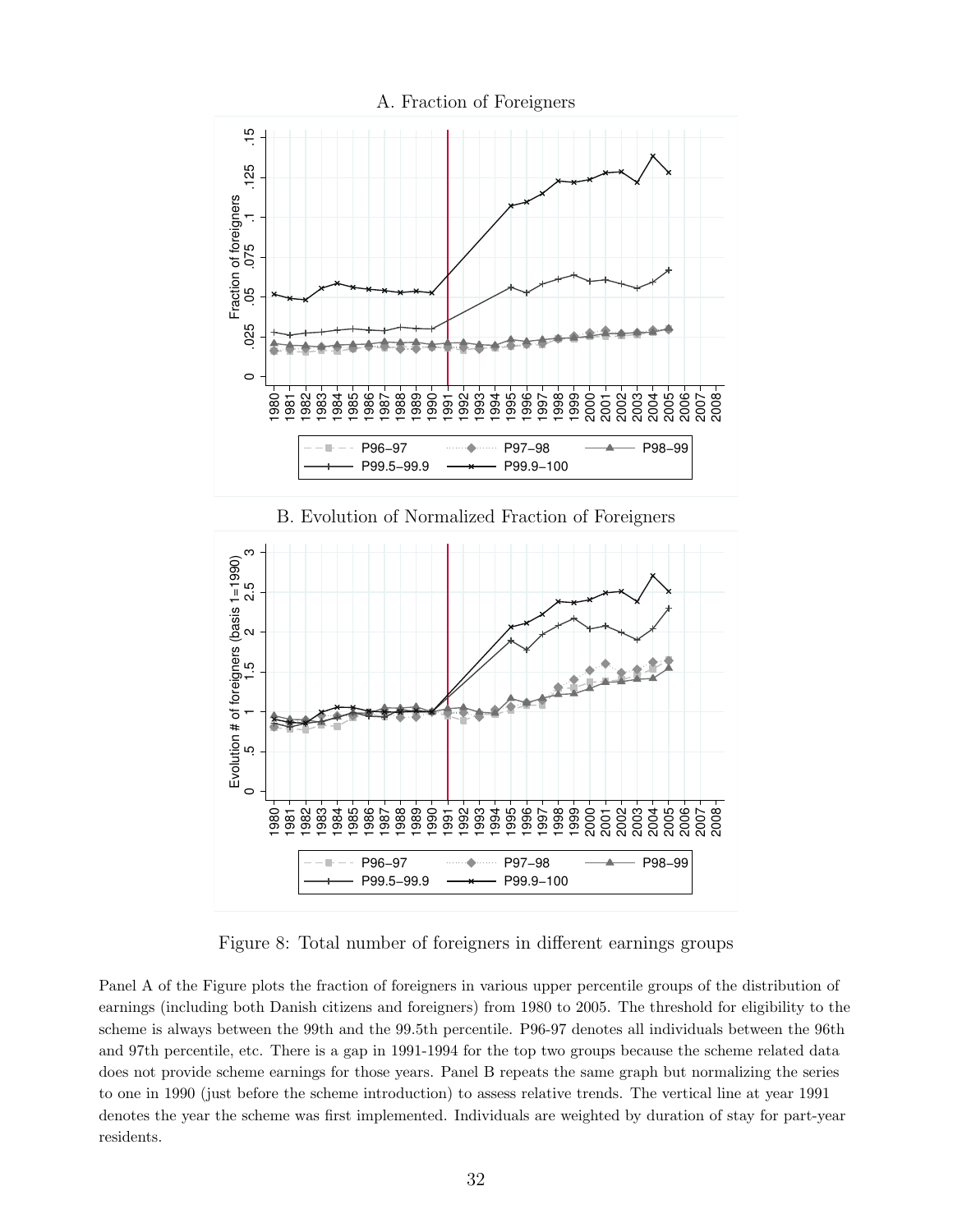

Figure 9: Total number of arrivals in different earnings groups

The Figure reports the number of foreigners with earnings above the scheme eligibility threshold (treatment series) arriving each year in Denmark from 1980 to 2006. As control groups, it reports the number of foreigners arriving in Denmark with earnings between 80% and 90% of the threshold (control 1) and with earnings between 90% and 99.5% of the threshold (control 2). Both control series are normalized so that they match the treatment series in 1990 the year before the scheme was first implemented. The vertical line at year 1991 denotes the year the scheme was first implemented.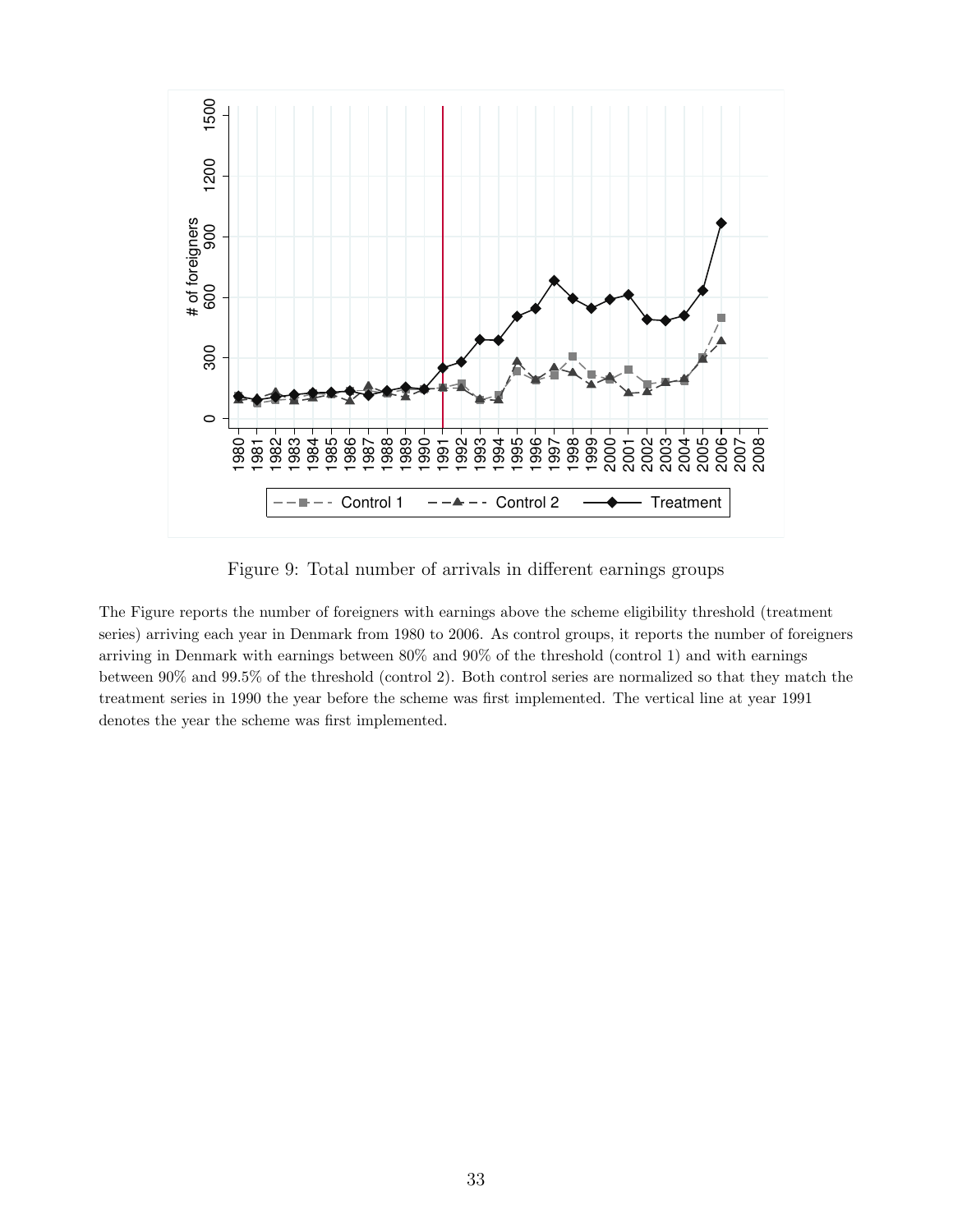

Figure 10: Earnings Density for Foreigners Before and After Scheme Introduction

The Figure reports the density of the earnings distribution of foreigners around the eligibility threshold (denoted by the vertical line) in 1995-7 (solid line after scheme implementation) and in 1988-90 (grey line before scheme implementation). For part year foreigners, earnings are annualized (i.e., divided by fraction of year present as scheme eligibility threshold is based on such annualized earnings). The graph shows that the scheme almost doubled the density above the threshold due to extensive migration responses and also created a small spike just at the eligibility threshold due to an intensive margin earnings response.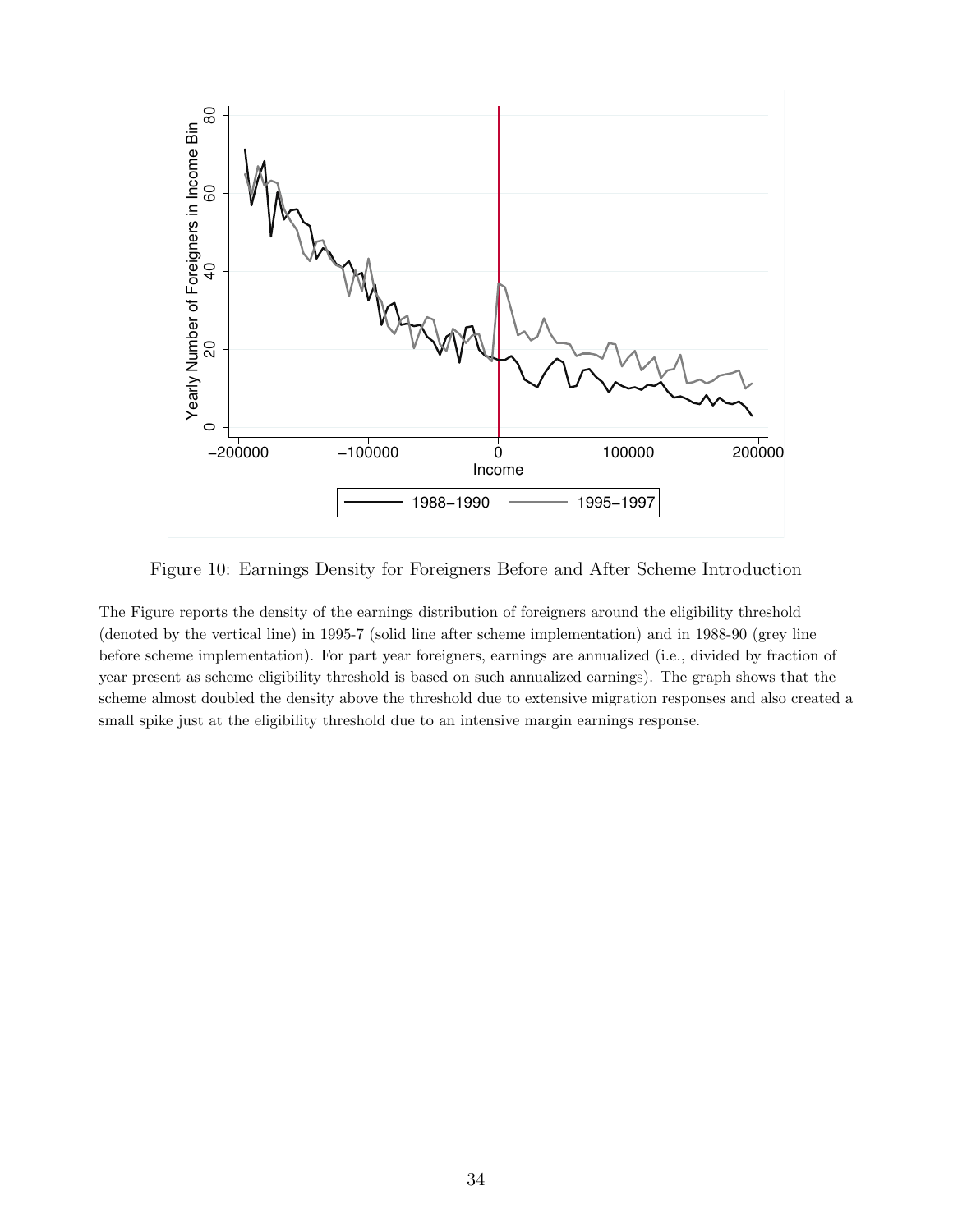

Figure 11: Duration of Stay Density for Foreigners

The Figure reports the density of duration of foreigners with (annualized) earnings above percentile 99.5th (P99.5-100) and hence above the eligibility threshold for the scheme and earnings between percentile 96 and percentile 99 (P96-99) and hence below the eligibility threshold for the scheme. Panel A is for years 1991-2000 (after the scheme was implemented) while Panel B is a control graph for years 1980-1990 (before the scheme was implemented). The vertical line denotes the 3-year threshold (maximum duration of the scheme). The spike at 3 year in Panel A (but not in Panel B) shows that the scheme has an impact on duration of stay along the intensive duration margin.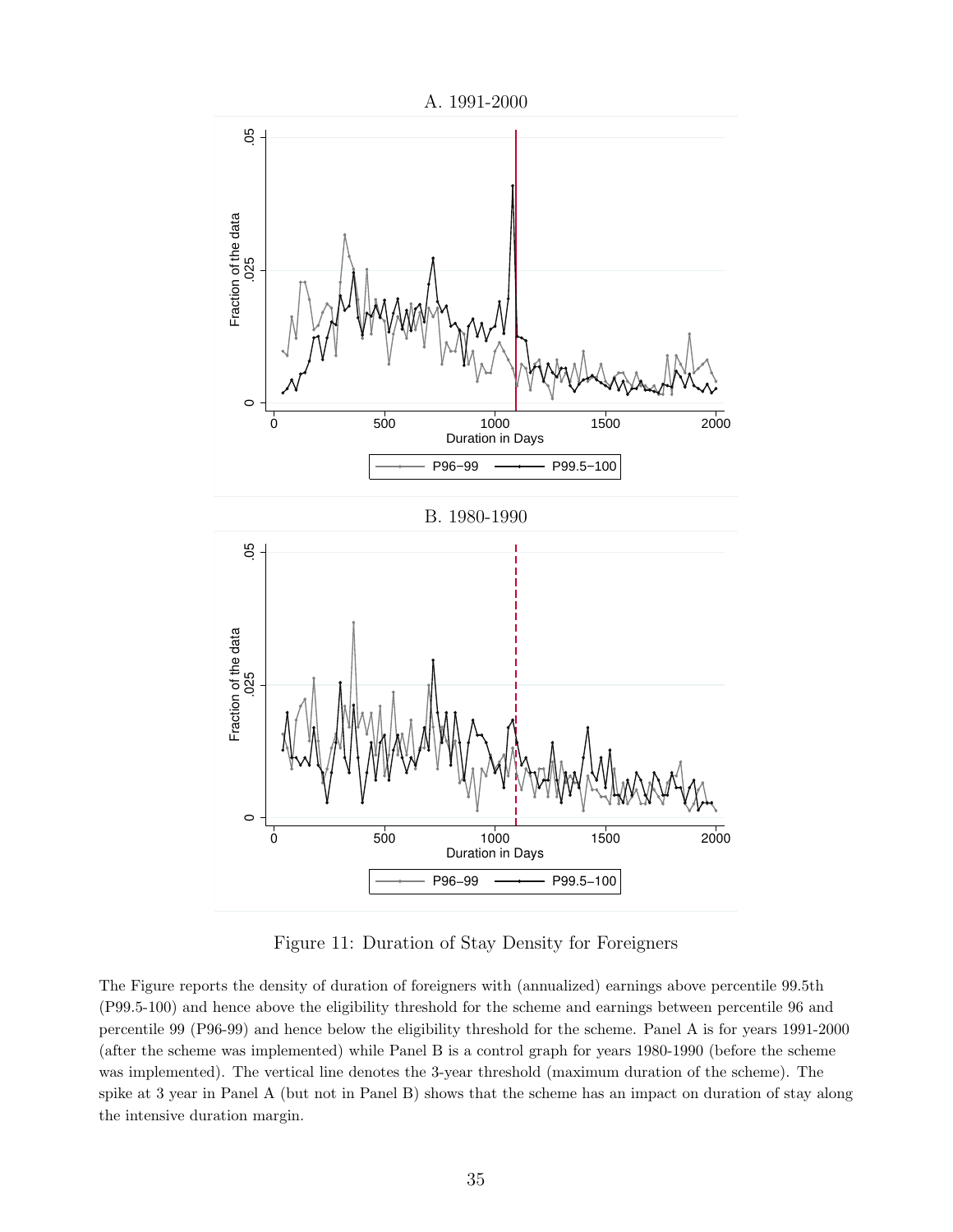

Figure 12: Excess Bunching at the 3-year Cut-off Duration

The Figure reports the density of duration of foreigners with (annualized) earnings above percentile 99.5th for years 1991-2005, zooming around the 3-year threshold (maximum duration of the scheme denoted in a vertical line). The spike at 3 year shows that the scheme creates excess bunching and hence that the scheme has an impact on duration of stay along the intensive duration margin.